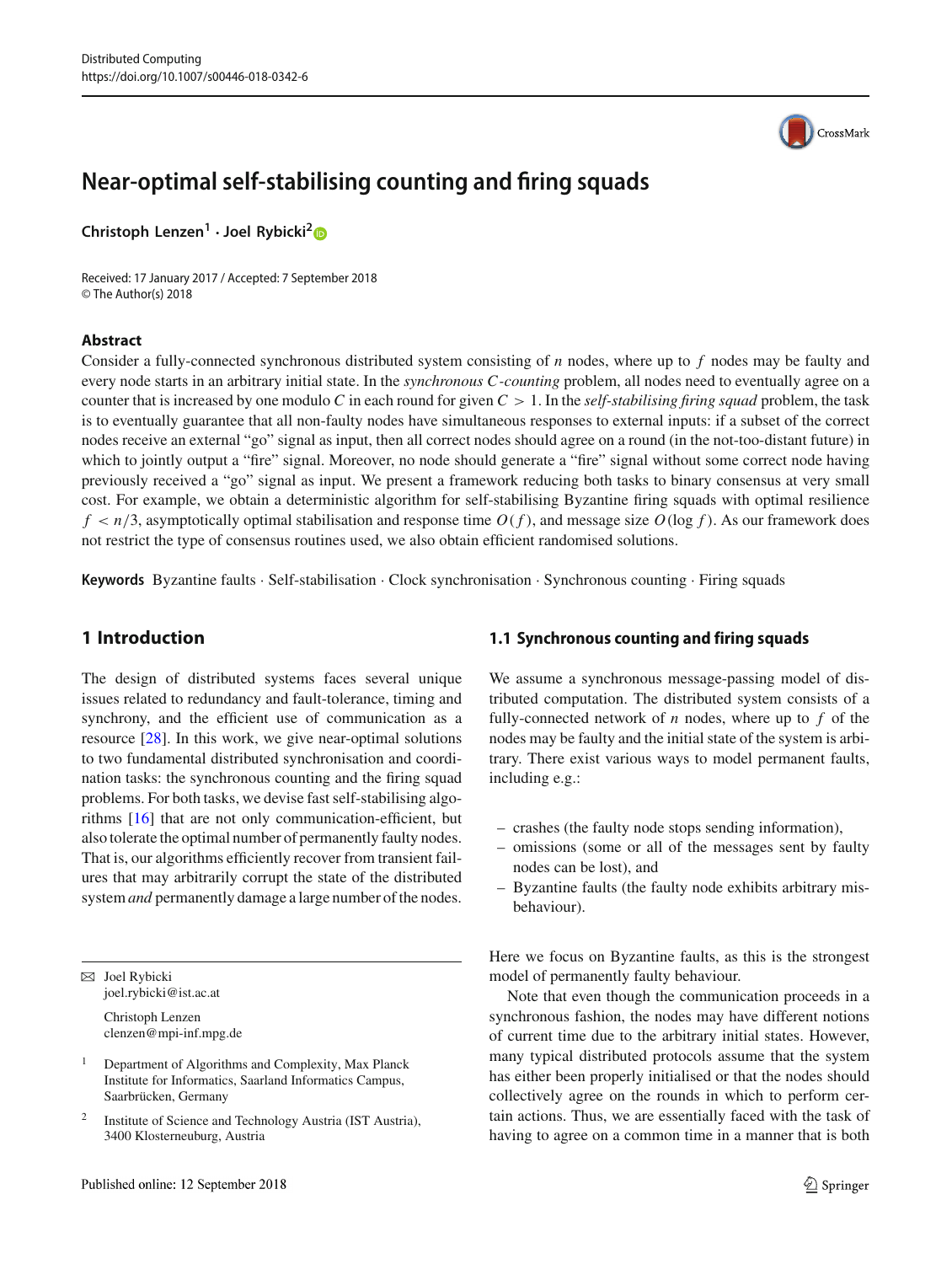

<span id="page-1-0"></span>**Fig. 1 a** An execution of a synchronous counting protocol. **b** An execution of a firing squad protocol

self-stabilising and tolerates permanently faulty behaviour from some of the nodes. To address this issue, we study the synchronous counting and firing squad problems, which are among the most fundamental challenges in fault-tolerant distributed systems.

In the *synchronous counting* problem, all the nodes receive well-separated synchronous clock pulses that designate the start of a new round. The received clock pulses are anonymous, and hence, all correct nodes should eventually stabilise and agree on a round counter that increases consistently by one modulo *C*. The problem is also known as *digital clock synchronisation*, as all non-faulty nodes essentially have to agree on a shared logical clock. A stabilising execution of such a protocol for  $n = 4$ ,  $f = 1$ , and  $C = 3$  is given in Fig. [1a](#page-1-0).

In the *self-stabilising firing squad problem*, the task is to have all correct nodes eventually stabilise and respond to an external input simultaneously. That is, once stabilised, when a sufficiently large (depending on the type of permanent faults) subset of the correct nodes receive an external "go" signal, then all correct nodes should eventually generate a local "fire" event on the same round. The time taken to react to the "go" signal is called the response time. Note that before stabilisation the nodes may generate spurious firing signals, but after stabilisation no correct node should generate a "fire" event without some correct node having previously received a "go" signal as input. An execution of such a protocol with  $n = 4$ ,  $f = 1$ , and response time  $R = 5$  is illustrated in Fig. [1b](#page-1-0).

A firing squad protocol can be used, for example, to agree in a self-stabilising manner on when to initiate a new instance of a non-self-stabilising distributed protocol, as response to internal or external "go" inputs.

## **1.2 Connections to fault-tolerant consensus**

Reaching agreement is perhaps the most intrinsic problem in fault-tolerant distributed computing. It is known that both the synchronous counting [\[11](#page-21-2)] and the self-stabilising firing squad problem [\[14\]](#page-21-3) are closely connected to the well-studied consensus problem  $[24,30]$  $[24,30]$  $[24,30]$ , where each node is given an input

bit and the task is to agree on a common output bit such that if every non-faulty node received the same value as input, then this value must also be the output value. Indeed, the connection is obvious on an intuitive level, as in each task the goal is to agree on a common decision (that is, the output bit, clock value, or whether to generate a firing event).

However, the key difference between the problems lies in self-stabilisation. Typically, the consensus problem is considered in a non-self-stabilising setting with only permanent faults (e.g.  $f \leq n/3$  nodes with arbitrary behaviour), whereas synchronous counting copes with both transient and permanent faults. In fact, it is easy to see that synchronous counting is trivial in a non-self-stabilising setting: if all nodes are initialised with the same clock value, then they can simply locally increment their counters each round without any communication. Furthermore, in a properly initialised system, one can reduce the firing squad problem to repeatedly calling a consensus routine [\[5\]](#page-21-6).

Interestingly, imposing the requirement of self-stabilisation—convergence to correct system behavior from arbitrary initial states—reverses the roles. Solving either the synchronous counting or firing squad problem in a selfstabilising manner also yields a solution to binary consensus, but the converse is not true. In fact, in order to internally or externally trigger a consistent execution of a consensus protocol (or any other non-self-stabilising protocol, for that matter), nodes typically rely on some agreement on time (by using e.g. a self-stabilising synchronous counting to get a clock or firing squad algorithm to know when the execution should start).

In light of this, the self-stabilising variants of both problems are important generalisations of consensus. While considerable research has been dedicated to both tasks [\[2](#page-20-0)[,11](#page-21-2)– [14](#page-21-3)[,18](#page-21-7)[,27](#page-21-8)], our understanding is significantly less developed than for the extensively studied consensus problem. Moreover, it is worth noting that all existing algorithms utilise consensus subroutines [\[13](#page-21-9)[,27](#page-21-8)] or shared coins [\[2](#page-20-0)], the latter of which essentially solves consensus as well. Given that both tasks are at least as hard as consensus [\[11](#page-21-2)], this seems to be a natural approach. However, it raises the question of how much of an overhead must be incurred by such a reduction. In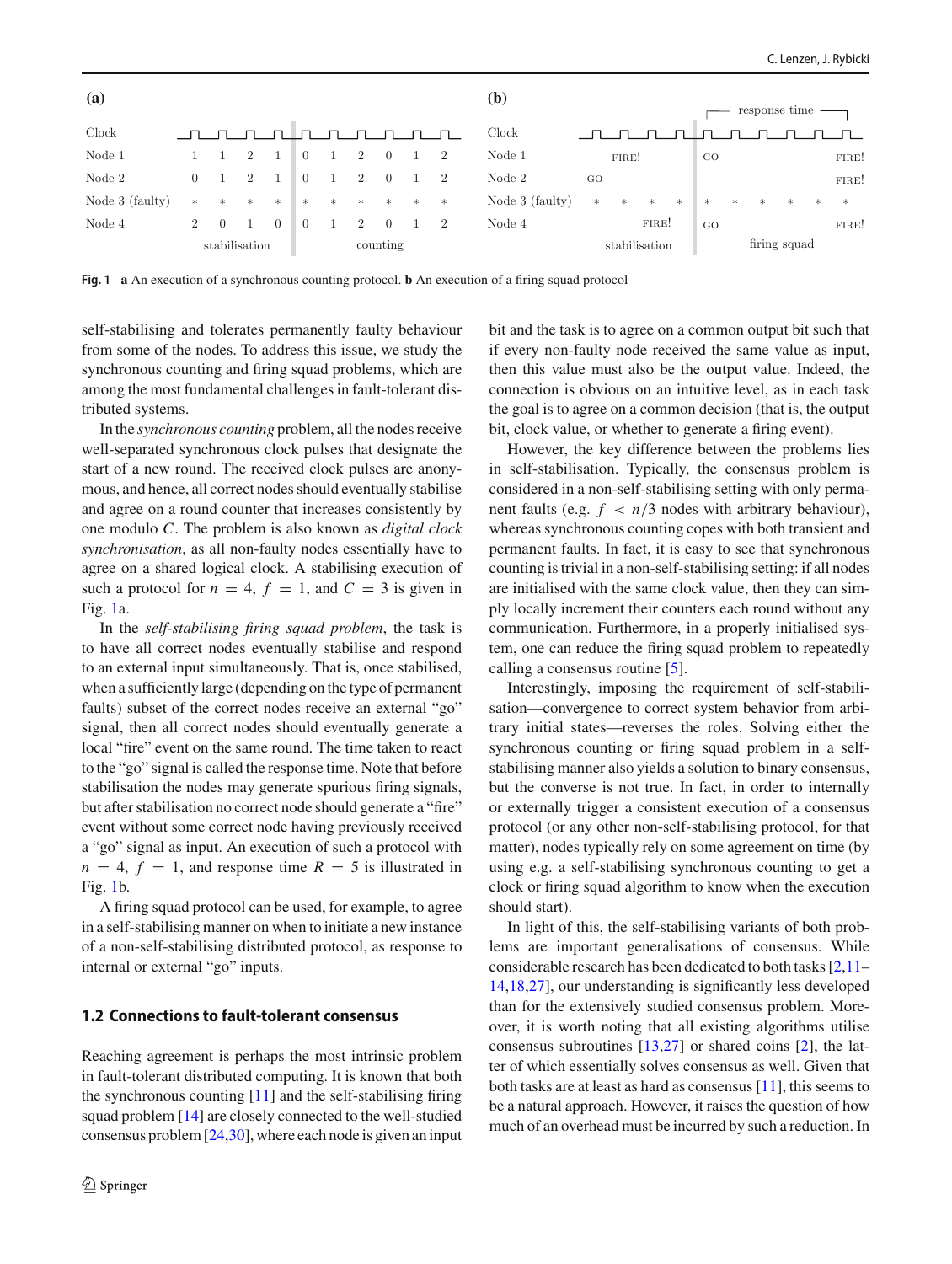this paper, we subsume and improve upon previous results by providing a generic reduction of synchronous counting and self-stabilising firing squad to binary consensus that incurs very small overheads.

## **1.3 Contributions**

We develop a framework for efficiently transforming *nonself-stabilising* consensus algorithms into *self-stabilising* algorithms for synchronous counting and firing squad problems. In particular, the resulting self-stabilising algorithms have the same resilience as the original consensus algorithms, that is, the resulting algorithms tolerate the same number and type of permanent faults as the original consensus algorithm (e.g. crash, omission, or Byzantine faults).

The construction we give incurs a small overhead compared to time and bit complexities of the consensus routines: the stabilisation time and message size are, up to constant factors, given as the sum of the cost of the consensus routine for *f* faults and recursively applying our scheme to  $f' < f/2$  faults. Finally, our construction can be used in conjunction with both deterministic and randomised consensus algorithms. Consequently, we also obtain algorithms for probabilistic variants of the synchronous counting and firing squad problems.

Our novel framework enables us to address several open problems related to self-stabilising firing squads and synchronous counting. We now give a brief summary of the open problems we solve and the new results obtained using our framework.

#### **1.3.1 Self-stabilising firing squads**

In the case of self-stabilising firing squads, Dolev et al. [\[14\]](#page-21-3) posed the following two open problems:

- 1. Are there solutions that tolerate either omission or Byzantine (i.e., arbitrary) faults?
- 2. Are there algorithms using  $o(n)$ -bit messages only?

We answer both questions in the affirmative by giving algorithms that achieve both properties*simultaneously*. Concretely, our framework implies a deterministic solution for the self-stabilising Byzantine firing squad problem that

- tolerates the optimal number of  $f \leq n/3$  Byzantine faulty nodes,
- uses messages of *O*(log *f* ) bits, and
- is guaranteed to stabilise and respond to inputs in linearin- *f* communication rounds.

Thus, compared to prior state-of-the-art solutions [\[14\]](#page-21-3), our algorithm tolerates a much stronger form of faulty behaviour

and uses exponentially smaller messages, yet retains asymptotically optimal worst-case stabilisation and response time.

#### **1.3.2 Synchronous counting**

We attain novel algorithms for synchronous counting, that is, self-stabilising Byzantine fault-tolerant *digital clock synchronisation* [\[2](#page-20-0)[,18](#page-21-7)[,22\]](#page-21-10). Our new algorithms resolve questions left open by our own prior work [\[27](#page-21-8)], namely, whether there exist

- 1. deterministic linear-time algorithms with optimal resilience and message size  $o(\log^2 f)$ , or
- 2. randomised sublinear-time algorithms with small bit complexity.

Again, we answer both questions positively using our framework developed in this paper. For the first question, we give linear-time deterministic algorithms that have message size of *O*(log *f* ) bits. For the second question, we show that our framework can utilise efficient randomised consensus algorithms to obtain probabilistic variants of the synchronous counting and firing squad problems. For example, using the result of King and Saia [\[23](#page-21-11)] we get algorithms that stabilise in polylog *n* expected rounds and use messages of size polylog *n* bits, assuming private communication links and an adaptive Byzantine adversary corrupting  $f < n/(3 + \varepsilon)$ nodes for an arbitrarily small constant  $\varepsilon > 0$ .

## **1.4 Related work**

In this section, we overview prior work on the synchronous counting and firing squad problems. By now it has been established that both problems [\[11](#page-21-2)[,14](#page-21-3)] are closely connected to the well-studied (non-stabilising) consensus [\[24](#page-21-4)[,30](#page-21-5)]. As there exists a vast body of literature on synchronous consensus, we refer the interested reader to, e.g., the survey by Raynal [\[31](#page-21-12)]. We note that self-stabilising variants of consensus have been studied  $[1,8,9,17]$  $[1,8,9,17]$  $[1,8,9,17]$  $[1,8,9,17]$  but in different models of computation and/or for different types of failures than what we consider in this work.

## **1.4.1 Synchronous counting and digital clock synchronisation**

In the past two decades, there has been increased interest in combining self-stabilisation with Byzantine fault-tolerance. One reason is that algorithms in this fault model are very attractive in terms of designing highly-resilient hard-ware [\[11\]](#page-21-2). A substantial amount of work on synchronous counting has been carried out [\[2](#page-20-0)[,12](#page-21-16)[,13](#page-21-9)[,18](#page-21-7)[,22](#page-21-10)[,27\]](#page-21-8), comprising both positive and negative results.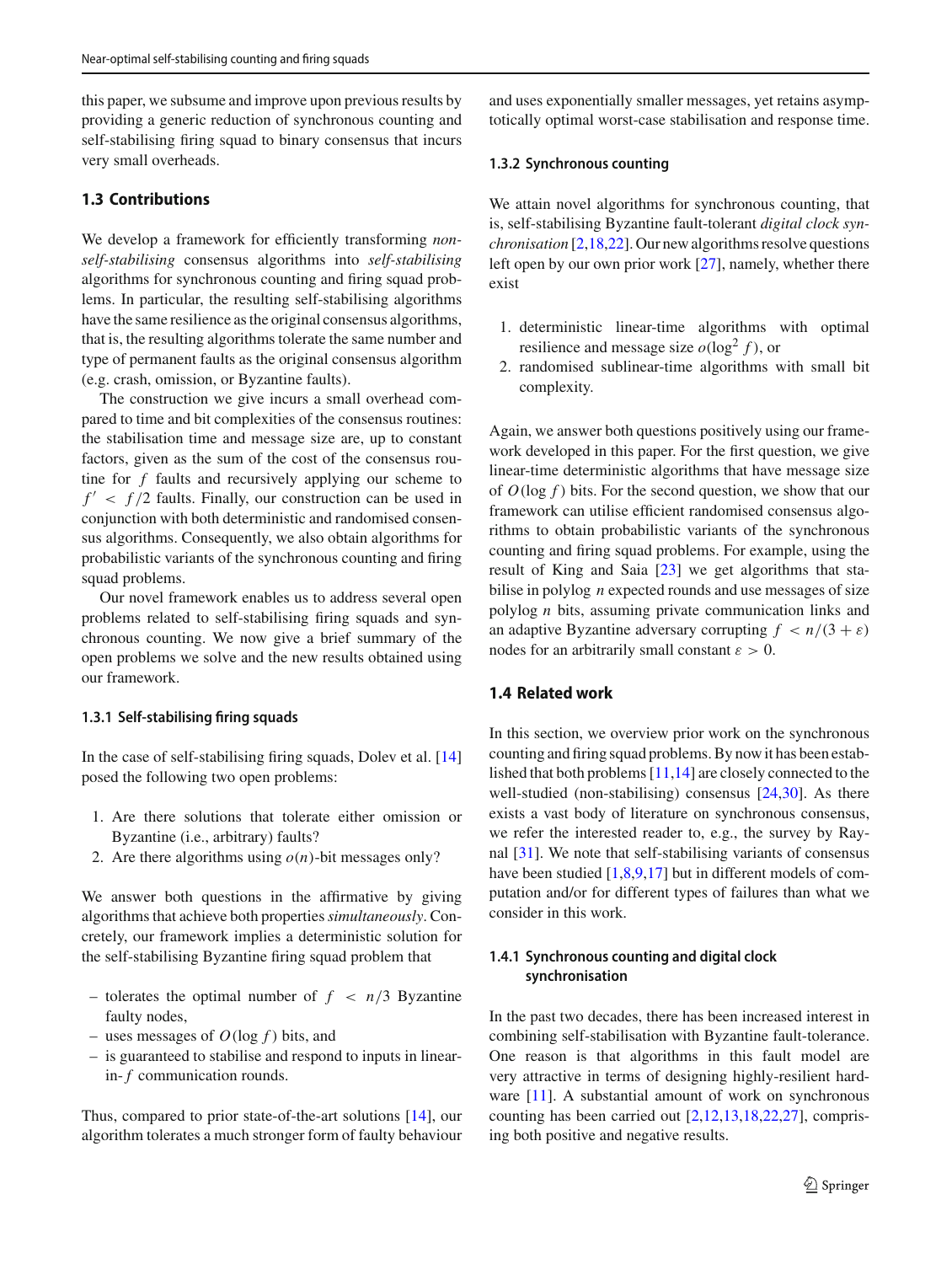In terms of lower bounds, many impossibility results for consensus [\[10](#page-21-17)[,15](#page-21-18)[,21](#page-21-19)[,30\]](#page-21-5) also directly apply to synchronous counting, as synchronous counting solves binary consensus [\[11](#page-21-2)[,12](#page-21-16)]. In particular, no algorithm can tolerate more than  $f < n/3$  Byzantine faulty nodes [\[30](#page-21-5)] (unless cryptographic assumptions are made) and any deterministic algorithm needs at least  $f + 1$  rounds to stabilise [\[21\]](#page-21-19).

In a seminal work, Dolev and Welch [\[18](#page-21-7)] showed that synchronous counting can be solved in a self-stabilising manner in the presence of (the optimal number of)  $f < n/3$  Byzantine faults using randomisation; see also [\[16,](#page-21-1) Ch. 6]. While this algorithm can be implemented using only constantsize messages, the expected stabilisation time is exponential. Later, Ben-Or et al. [\[2\]](#page-20-0) showed that it is possible to obtain optimally-resilient solutions that stabilise in expected constant time. However, their algorithm relies on shared coins, which are costly to implement and assume private communication channels.

In addition to the lower bound results, there also exist deterministic algorithms for the synchronous counting problem [\[12](#page-21-16)[,13](#page-21-9)[,22](#page-21-10)[,27](#page-21-8)]. Many of these algorithms utilise consensus routines [\[13](#page-21-9)[,22](#page-21-10)[,27\]](#page-21-8), but obtaining fast and communicationefficient solutions with optimal resilience has been a challenge. For example, Dolev and Hoch [\[13\]](#page-21-9) apply a pipelining technique, where  $\Omega(f)$  consensus instances are run in parallel. While this approach attains optimal resilience and linear stabilisation time in *f* , the large number of parallel consensus instances necessitates large messages.

In order to achieve better communication and state complexity, the use of computational algorithm design and synthesis techniques have also been investigated [\[4](#page-20-2)[,12](#page-21-16)]. While this line of research has produced novel optimal and computer-verified algorithms, so far the techniques have not scaled beyond  $f = 1$  faulty node due to the inherent combinatorial explosion in the search space of potential algorithms.

Recently, we gave recursive constructions for synchronous counting that achieve linear stabilisation time using only polylogarithmic message size and state bits per node [\[27](#page-21-8)]. However, our previous constructions relied on specific (deterministic) consensus routines and their properties in a relatively ad hoc manner. In contrast, our new framework presented here lends itself to any (possibly randomised) synchronous consensus routine and improves the best known upper bound on the message size to  $O(\log f)$  bits. Currently, it is unknown whether it is possible to deterministically achieve message size of  $o(\log f)$  bits.

#### **1.4.2 Firing squads**

In the original formulation of the firing squad synchronisation problem, the system consists of a path of *n* finite state machines (whose number of states is independent of *n*) and the goal is to have all machines switch to the same "fire" state simultaneously after one node receives a "go" signal. This formulation of the problem has been attributed to John Myhill and Edward Moore and has subsequently been studied in various settings; see e.g. [\[29](#page-21-20)] for a survey of early work related to the problem.

In the distributed computing community, the firing squad problem has been studied in fully-conneted networks in the presence of faulty nodes. Similarly to synchronous counting, the firing squad problem is closely connected to Byzantine agreement and simultaneous consensus [\[5](#page-21-6)[–7](#page-21-21)[,14](#page-21-3)[,19\]](#page-21-22). Both Burns and Lynch [\[5\]](#page-21-6) and Coan et al. [\[6](#page-21-23)] studied the firing squad problem in the context of Byzantine failures. Burns and Lynch [\[5](#page-21-6)] considered both permissive and strict variants of the problem (i.e., whether faulty nodes can trigger a firing event or not) and showed that both can be solved using Byzantine consensus algorithms with only a relatively small additional overhead in the number of communication rounds and total number of bits communicated. On the other hand, Coan et al. [\[6\]](#page-21-23) gave *authenticated* firing squad algorithms for various Byzantine fault models. Coan and Dwork [\[7](#page-21-21)] gave worst-case time lower bounds of  $f + 1$  rounds for deterministic and randomised algorithms solving the firing squad problem in the crash fault model.

However, neither the solutions of Burns and Lynch [\[5\]](#page-21-6) or Coan et al. [\[6](#page-21-23)] are self-stabilising or use small messages. Almost two decades later, Dolev et al. [\[14](#page-21-3)] gave the first self-stabilising algorithm for the firing squad problem. In particular, their solution has optimal stabilisation time and response time depending on the fault pattern. However, their algorithm tolerates only crash faults and uses messages of size  $\Theta(n \log n)$  bits. In this work, we obtain Byzantine faulttolerant algorithms that use messages of size  $O(\log n)$  bits. However, the time complexity is only (asymptotically) optimal in the worst case.

#### **1.5 Outline of the paper**

The paper is structured as follows. In the first part of the paper, we consider the deterministic setting under Byzantine faults. In the second part, we discuss how to extend our results into the randomised setting, where sublinear time algorithms are possible.

We start with Sect. [2,](#page-4-0) where we give formal definitions related to the model of computation, synchronous counting, and firing squads in the Byzantine setting. In the sections following this, we show our main result in a top-down fashion as illustrated in Fig. [2.](#page-4-1) We introduce a series of new problems and give reductions between them:

– Section [3](#page-6-0) shows how to obtain synchronous counting and firing squad algorithms that rely on binary consensus routines and *strong pulsers*,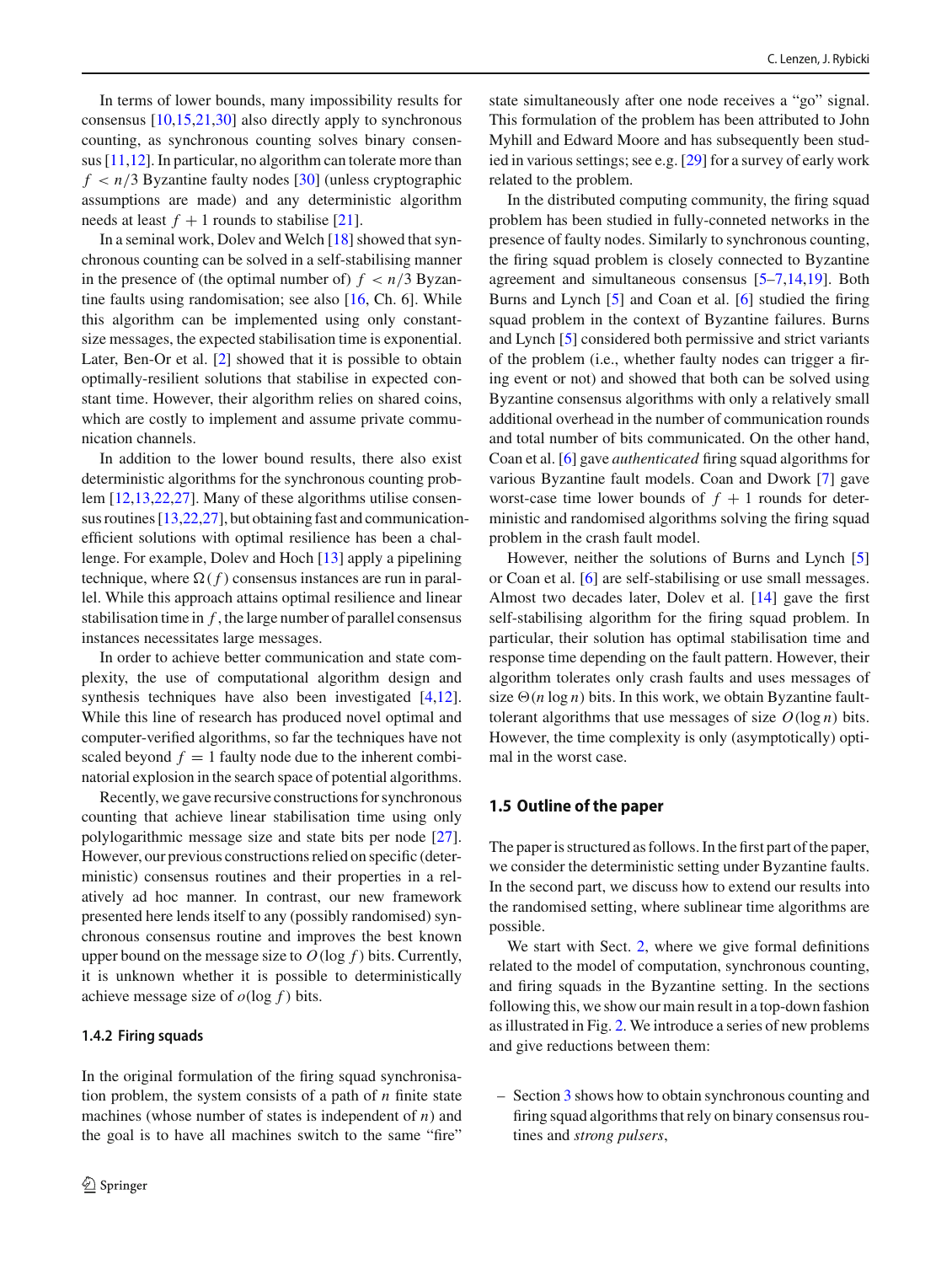

<span id="page-4-1"></span>**Fig. 2** High-level overview of our construction and the structure of the paper. Rounded boxes denote algorithms that are both self-stabilising and Byzantine fault-tolerant, whereas rectangular boxes denote non-stabilising Byzantine fault-tolerant consensus routines

- Section [4](#page-8-0) devises strong pulsers with the help of *weak pulsers* and multivalued consensus,
- Section [5](#page-10-0) constructs weak pulsers using *silent consensus* and less resilient strong pulsers.

Section [6](#page-15-0) combines the results of Sects. [4](#page-8-0) and [5](#page-10-0) to obtain a recursive construction for strong pulsers used by the algorithms given in Sect. [3.](#page-6-0) Finally, we extend our results to work with randomised consensus routines in Sect. [7.](#page-16-0)

## <span id="page-4-0"></span>**2 Preliminaries**

In this section, we first fix some basic notation, then describe the model of computation, and finally give formal definitions of the synchronous counting, self-stabilising firing squad, and consensus problems.

## **2.1 Notation**

We use  $\mathbb{N} = \{1, 2, \ldots\}$  to denote the set of positive integers and  $\mathbb{N}_0 = \{0\} \cup \mathbb{N}$  to denote the set of all non-negative integers. For any  $k \in \mathbb{N}$ , we write  $[k] = \{0, \ldots, k - 1\}$  to be the set of the first *k* non-negative integers.

## **2.2 Model of computation**

We consider a fully-connected synchronous network on node set *V* consisting of  $n = |V|$  processors. We assume there exists a subset of  $F \subseteq V$  faulty nodes that is initially unknown to the correct nodes, where the upper bound *f* on the size  $|F| \leq f$  is known to the nodes. We say that nodes in  $V \setminus F$  are correct and nodes in  $F$  are faulty.

All correct nodes in the system will follow a given algorithm **A** that is the same for all the nodes in the system. The execution proceeds in synchronous rounds, where in each round  $t \in \mathbb{N}$  the nodes take the following actions in lockstep:

- 1. perform local computations,
- 2. send messages to other nodes, and
- 3. receive messages from other nodes.

We assume that nodes have unique identifiers from  $\{1, \ldots, n\}$ and can identify the sender of incoming messages.

We say that an algorithm **A** has message size  $M(A)$  if no correct node sends more than  $M(A)$  bits to any other node during a single round.

The local computations of a node  $\nu$  determine which messages v sends to other nodes and what is the new state of the node  $v$ , where the new state is a function of the node's previous local state and received messages. As we are interested in self-stabilising algorithms, the initial state of a node is arbitrary; this is equivalent to assuming that transient faults have arbitrarily corrupted the state of each node, but the transient faults have ceased by the beginning of the first round.

As mentioned above, we assume the presence of (possibly permanent) *Byzantine* faults. A Byzantine faulty node  $v \in F$ may deviate from the algorithm arbitrarily, i.e., send arbitrary messages in each round. In particular, a Byzantine faulty node can send different messages to each correct node in the system, even if the algorithm specifies otherwise. Since we consider deterministic algorithms, the meaning of "arbitrary" in this context is that the algorithm must succeed for any possible choice of behavior of the faulty nodes. We assume a bound  $f \leq n/3$  on the number  $|F|$  of Byzantine faulty nodes, as otherwise none of the problems we consider can be solved due to the impossibility of consensus under  $f \geq n/3$ Byzantine faults [\[30\]](#page-21-5).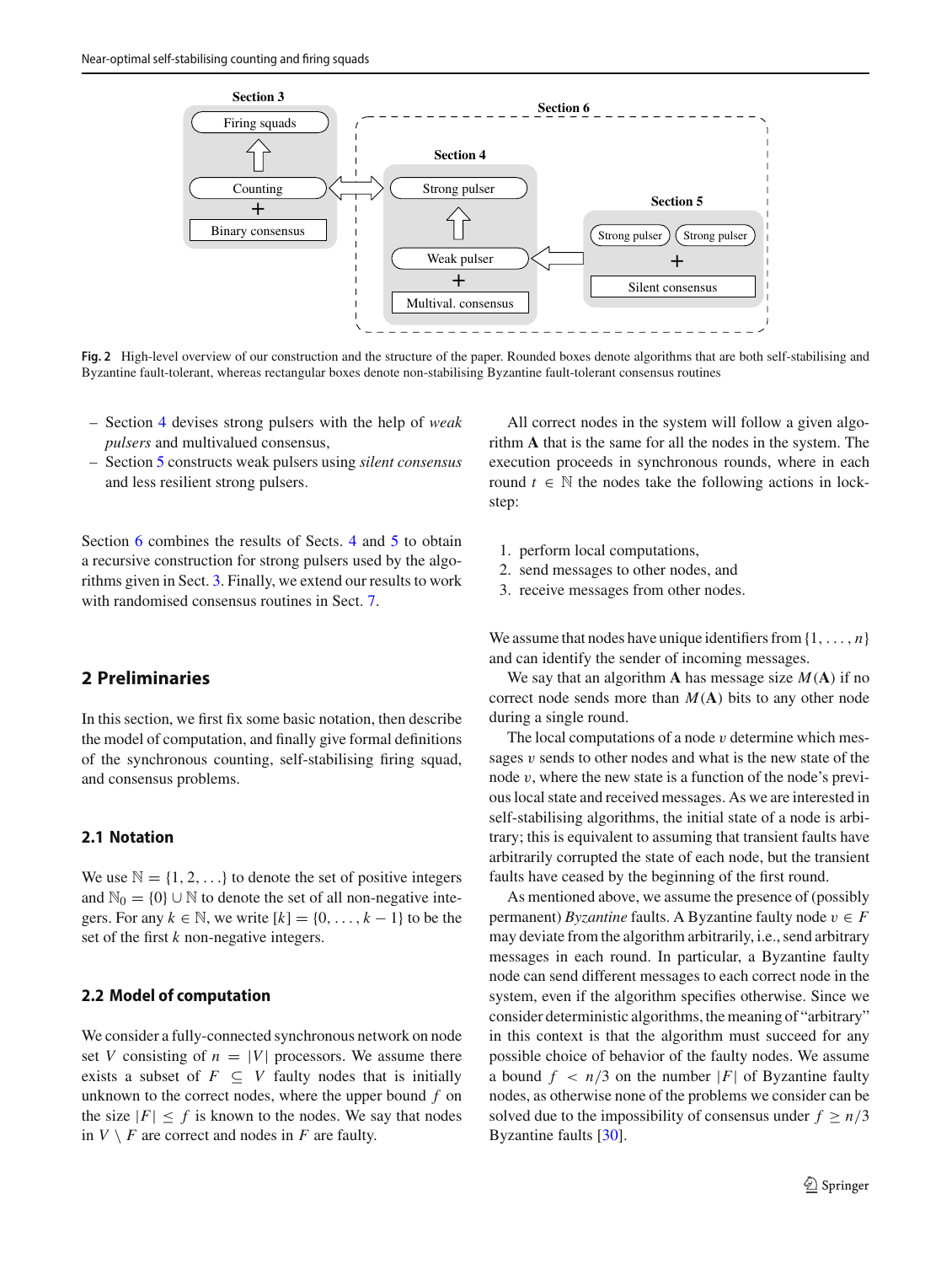#### **2.3 Synchronous counting**

In the *synchronous C-counting* problem, the task is to have each node  $v \in V$  output a counter value  $c(v, t) \in [C]$  on each round  $t \in \mathbb{N}$  in a consistent manner. We say that an execution of a synchronous counting algorithm *stabilises in round t* if and only if all  $t \le t' \in \mathbb{N}$  and  $v, w \in V \setminus F$  satisfy

SC1 **Agreement:**  $c(v, t') = c(w, t')$  and SC2 **Consistency:**  $c(v, t' + 1) = c(v, t') + 1 \text{ mod } C$ .

We say that **A** is an *f* -resilient *C*-counting algorithm that stabilises in time *t* if all executions with at most *f* faulty nodes stabilise by round *t*. The stabilisation time  $T(A)$  of **A** is the maximum such *t* over all executions.

#### <span id="page-5-0"></span>**2.4 Self-stabilising firing squad**

In the self-stabilising Byzantine firing squad problem, in each round  $t \in \mathbb{N}$ , each node  $v \in V$  has an input channel  $GO(v, t) \in \{0, 1\}$ . If  $GO(v, t) = 1$ , then we say that v receives a GO input signal in round *t*. Moreover, the algorithm determines an output FIRE $(v, t) \in \{0, 1\}$  at each node  $v \in V$  in each round  $t \in \mathbb{N}$ . We say that an execution of an algorithm *stabilises in round*  $t \in \mathbb{N}$  if the following three properties hold:

- FS1 **Agreement:** FIRE $(v, t')$  = FIRE $(w, t')$  for all  $v, w \in$ *V* \ *F* and  $t \leq t' \in \mathbb{N}$ .
- FS2 **Safety:** If FIRE(*v*,  $t_F$ ) = 1 for  $v \in V \setminus F$  and  $t \le t_F \in$ N, then there is *t<sub>F</sub>* ≥ *t<sub>G</sub>* ∈ N s.t.
	- (i) GO(*w*,  $t_G$ ) = 1 for some  $w \in V \setminus F$  and
	- (ii) FIRE(*v*, *t'*) = 0 for all  $t' \in \{t_G + 1, ..., t_F 1\}.$
- FS3 **Liveness:** If GO( $v$ ,  $t_G$ ) = 1 for at least  $f + 1$  correct nodes  $v \in V \backslash F$  and  $t \le t_G \in \mathbb{N}$ , then  $\text{FIRE}(v, t_F) = 1$ for all nodes  $v \in V \setminus F$  and some  $t_G < t_F \in \mathbb{N}$ .

Note that the liveness condition requires  $f + 1$  correct nodes to receive an external GO input, as otherwise it would be impossible to guarantee that a correct node has received a GO input when firing; this corresponds to the definition of a strict Byzantine firing squad [\[5\]](#page-21-6). We say that an execution stabilised by round *t* has *response time* of at most *R* from round *t* onwards if the following conditions are satisfied:

- (i) if at least  $f + 1$  correct nodes  $v \in V \setminus F$  satisfy  $GO(v, t_G) = 1$  in some round  $t_G \geq t$ , then all correct nodes  $u \in V \setminus F$  satisfy  $\text{FIRE}(v, t_F) = 1$  in some round  $t_G < t_F \leq t_G + R$ , and
- (ii) if there is a round  $t_F \geq t$  such that  $\text{FIRE}(v, t_F) = 1$  for some correct  $v \in V \setminus F$ , then there is a round  $t_G$  with

 $t_F > t_G \ge t_F - R$  and some correct node  $u \in V \setminus F$ with  $GO(u, t_G) = 1$ .

Finally, we say that an algorithm **F** is an *f* -resilient firing squad algorithm with stabilisation time  $T(\mathbf{F})$  and response time  $R(\mathbf{F})$  if in any execution of the system with at most  $f$ faulty nodes there is a round  $t < T(F)$  by which the algorithm stabilised and has response time at most *R*(**F**) from round *t* onwards.

We remark that under Byzantine faults, previous nonstabilising algorithms [\[5\]](#page-21-6) have considered the case where the input signals (from different nodes) do not need to be received on the same round, but they can be spread out over several rounds. In the self-stabilising setting, we can easily cover the case where  $f + 1$  input signals are received within a time window of  $\Delta$  rounds as follows: instead of relying on the input GO signals as-is, we can use an auxiliary variable GO'(*v*, *t*) as input to our algorithms, where GO'(*v*, *t*) = 1 iff there is a round  $t' \in \{t - \Delta + 1, ..., t\}$  with  $GO(v, t') = 1$ .

## **2.5 Consensus**

Let us conclude this section by definining the *multivalued consensus problem*. Unlike the synchronous counting and self-stabilising firing squad problems, the standard definition of consensus does *not* require self-stabilisation: we assume that all nodes start from a fixed starting state and the algorithm terminates in finitely many communication rounds.

In the multivalued consensus problem for  $L > 1$  values, each node  $v \in V$  receives an input value  $x(v) \in [L]$  and the task is to have all correct nodes output the same value  $k \in [L]$ . We say that an algorithm **C** is an *f*-resilient  $T(\mathbf{C})$ round consensus algorithm if the following conditions hold when there are at most *f* faulty nodes:

- C1 **Termination:** Each  $v \in V \setminus F$  decides on an output  $y(v) \in [L]$  by the end of round  $T(\mathbb{C})$ .
- C2 **Agreement:** For all  $v, w \in V \setminus F$ , it holds that  $y(v) =$ *y*(w).
- C3 **Validity:** If there exists  $k \in [L]$  such that for all  $v \in$ *V* \ *F* it holds that  $x(v) = k$ , then each  $v \in V \setminus F$ outputs the value  $y(v) = k$ .

We remark that one may ask for stronger validity conditions, but for our purposes this condition is sufficient. The *binary consensus* problem is the special case  $L = 2$  of the above multivalued consensus problem. In the case of binary consensus, the stated validity condition is equivalent to requiring that if  $v \in V \setminus F$  outputs  $y(v) = k \in \{0, 1\}$ , then some  $w \in V \setminus F$  has input value  $x(w) = k$ .

Later, we utilise the fact that multivalued consensus can be reduced to binary consensus with only a small overhead in time. In  $[25]$ , it is shown how to do this with 1-bit messages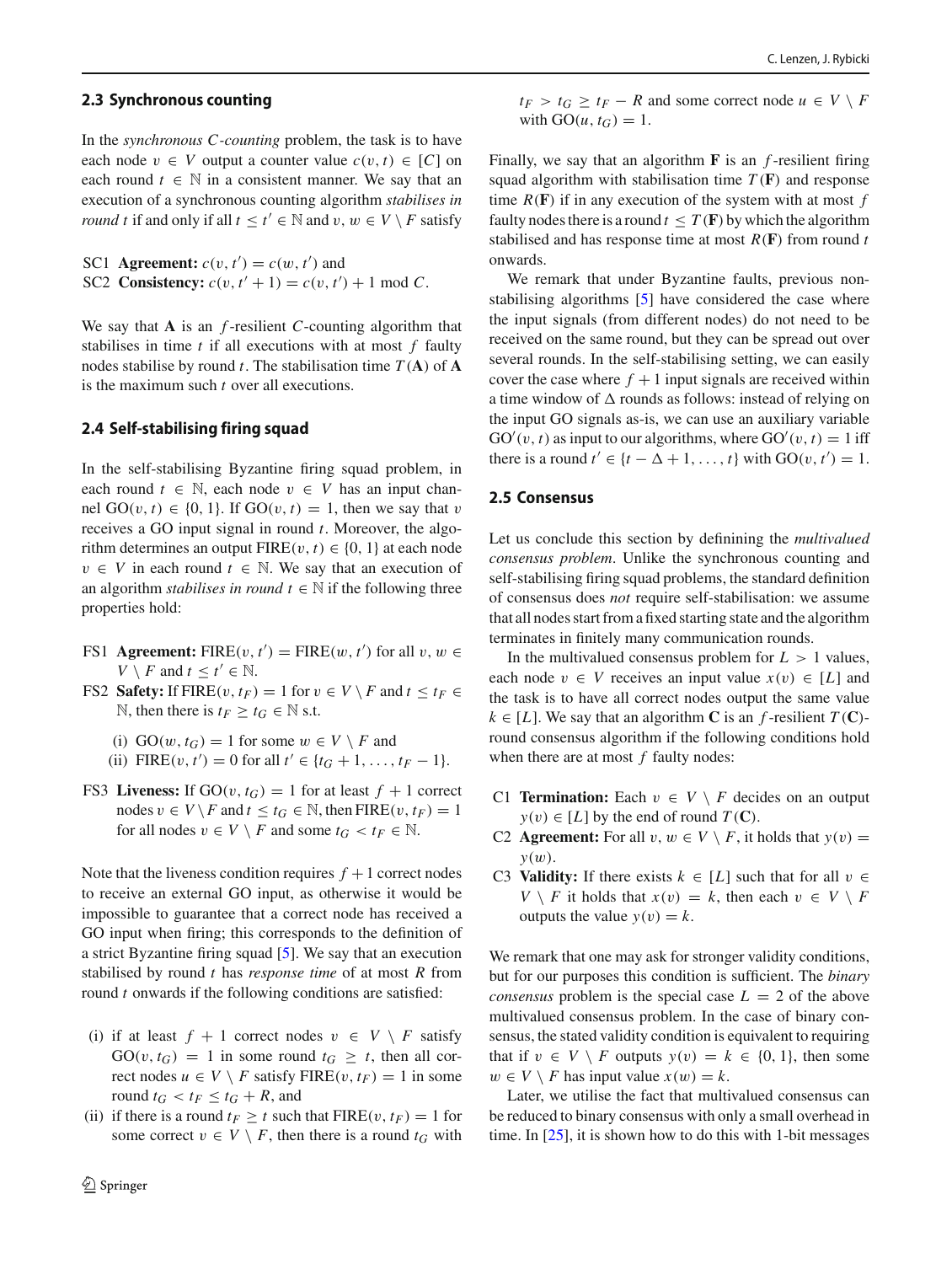<span id="page-6-3"></span>and an additive overhead of *O*(log *L*) rounds, preserving resilience.

**Theorem 1** ( $[25]$  $[25]$ ) *Let L* > 1*. Given an f-resilient binary consensus algorithm* **C***, we can solve L-value consensus in*  $O(\log L) + T(\mathbb{C})$  *rounds using M(C)-bit messages while tolerating f faults.*

## <span id="page-6-0"></span>**3 Synchronous counting and firing squads**

In this section, we give a firing squad algorithm with asymptotically optimal stabilisation and response times. The algorithm relies on two auxiliary routines: a so-called strong pulser and a consensus algorithm. We start with a discussion on strong pulsers.

## **3.1 Strong pulsers and counting**

Our approach to the firing squad problem is to solve it by repeated consensus, which in turn is controlled by a joint round counter. To minimise message size, however, we will not communicate counter values directly. Instead we make use of what we call a *strong pulser*.

**Definition 1** (*Strong pulser*) An algorithm **P** is an *f* -resilient strong  $\Psi$ -pulser that stabilises in  $T(\mathbf{P})$  rounds if it satisfies the following conditions in the presence of at most *f* faulty nodes. Each node  $v \in V$  produces an output bit  $p(v, t)$  ∈  ${0, 1}$  on each round  $t \in \mathbb{N}$ . We say that v generates a pulse in round *t* if  $p(v, t) = 1$  holds. We require that there is a round  $t_0 \leq T(\mathbf{P})$  such that:

- S1. For any  $v \in V \backslash F$  and round  $t = t_0 + k \Psi$ , where  $k \in \mathbb{N}_0$ , it holds that  $p(v, t) = 1$ .
- S2. For any  $v \in V \setminus F$  and round  $t \geq t_0$  satisfying  $t \neq$  $t_0 + k\Psi$  for  $k \in \mathbb{N}_0$ , we have  $p(v, t) = 0$ .

Put otherwise, a strong  $\Psi$ -pulser consistently generates pulses at all non-faulty nodes exactly every  $\Psi$  rounds. Fig-ure [3](#page-6-1) illustrates an execution of a strong pulser with  $\Psi = 3$ . It is straightforward to see that strong pulsers and synchronous counting are almost equivalent.

<span id="page-6-2"></span>**Lemma 1** *Let*  $C \in \mathbb{N}$  *and*  $\Psi \in \mathbb{N}$ *. If*  $C$  *divides*  $\Psi$ *, then a strong* Ψ*-pulser that stabilises in T rounds can be used to implement a synchronous C-counter that stabilises in at most T rounds. If* Ψ *divides C, then a synchronous C-counter that stabilises in T rounds can be used to implement a strong*  $\Psi$ -pulser that stabilises in at most  $T + \Psi - 1$  *rounds.* 

*Proof* For the first claim, set  $c(v, t) = 0$  in any round *t* for which  $p(v, t) = 1$  holds and set  $c(v, t) = c(v, t-1)+1$  mod *C* in all other rounds. For the second claim, set  $p(v, t) = 1$ 

| Clock           |               |              |          |          |               |                |                    |              |                |          |  |
|-----------------|---------------|--------------|----------|----------|---------------|----------------|--------------------|--------------|----------------|----------|--|
| Node 1          | $\mathbf{1}$  | $\mathbf{1}$ | $\theta$ | -1       | $\mathbf{1}$  | $\overline{0}$ | $\theta$           | -1           | $\overline{0}$ | $\theta$ |  |
| Node 2          | $\theta$      | $\mathbf{1}$ | $\theta$ | -1       | $\mathbf{1}$  | $\overline{0}$ | $\overline{0}$     | $\mathbf{1}$ | $\overline{0}$ | $\theta$ |  |
| Node 3 (faulty) | $*$           | $*$          | $\ast$   | $\ast$   | $*$           | $*$            | $*$                | $\ast$       | $\ast$         | $\ast$   |  |
| Node 4          | $\Omega$      | $\theta$     | -1       | $\theta$ | 1             | $\theta$       | $\left( 0 \right)$ | 1            | $\theta$       | $\theta$ |  |
|                 | stabilisation |              |          |          | strong pulser |                |                    |              |                |          |  |

<span id="page-6-1"></span>**Fig. 3** An example execution of a strong 3-pulser on  $n = 4$  nodes with  $f = 1$  faulty node

in all rounds *t* in which  $c(v, t) \text{ mod } \Psi = 0$  and  $p(v, t) = 0$ <br>in all other rounds in all other rounds. 

Another way of interpreting this relation is to view a strong  $\Psi$ -pulser as a different encoding of the output of a  $\Psi$ -counter: since the system is synchronous, it suffices to communicate when the counter overflows to value 0 and otherwise count locally. This saves bandwidth when communicating the state of the counter.

### **3.2 Firing squads via pulsers and consensus**

We now show how an *f* -resilient strong pulser and *f* resilient binary consensus algorithm can be used to devise an *f* -resilient firing squad algorithm. As a strong pulser can be used to control repeated execution of a non-self-stabilising algorithm, it enables us to run consensus on whether a firing event should be triggered or not repeatedly. As the firing squad problem is at least as hard as consensus, this maintains asymptotically optimal round complexity.

Recall that for the *Byzantine* firing squad problem, we are interested in a liveness condition in which a firing event needs to be generated if at least  $f + 1$  non-faulty nodes  $v \in V \setminus F$ recently saw  $GO(v, t) = 1$  in some round *t*. To this end, we have each node continuously inform all other nodes about its GO values (i.e. their received input signals). Whenever node  $v \in V$  sees  $f + 1$  nodes  $w \in V$  claim  $GO(w, t) = 1$ , it will memorise this and use input  $x(v) = 1$  for the next consensus instance. Otherwise, it will use the input value  $x(v) = 0$ ; this ensures that at least one non-faulty node w had  $GO(w, t) = 1$ recently in case v uses input  $x(v) = 1$ . The validity condition of the (arbitrary)  $T(C)$ -round consensus routine C thus ensures both liveness and safety for the resulting firing squad algorithm. Apart from **C**, the algorithm concurrently runs a strong  $\Psi$ -pulser **P** for some  $\Psi > T(\mathbf{C})$ .

#### **3.2.1 The firing squad algorithm**

Given a strong Ψ-pulser algorithm **P** and a binary consensus algorithm  $C$ , each node  $v$  stores the following variables on every round *t*: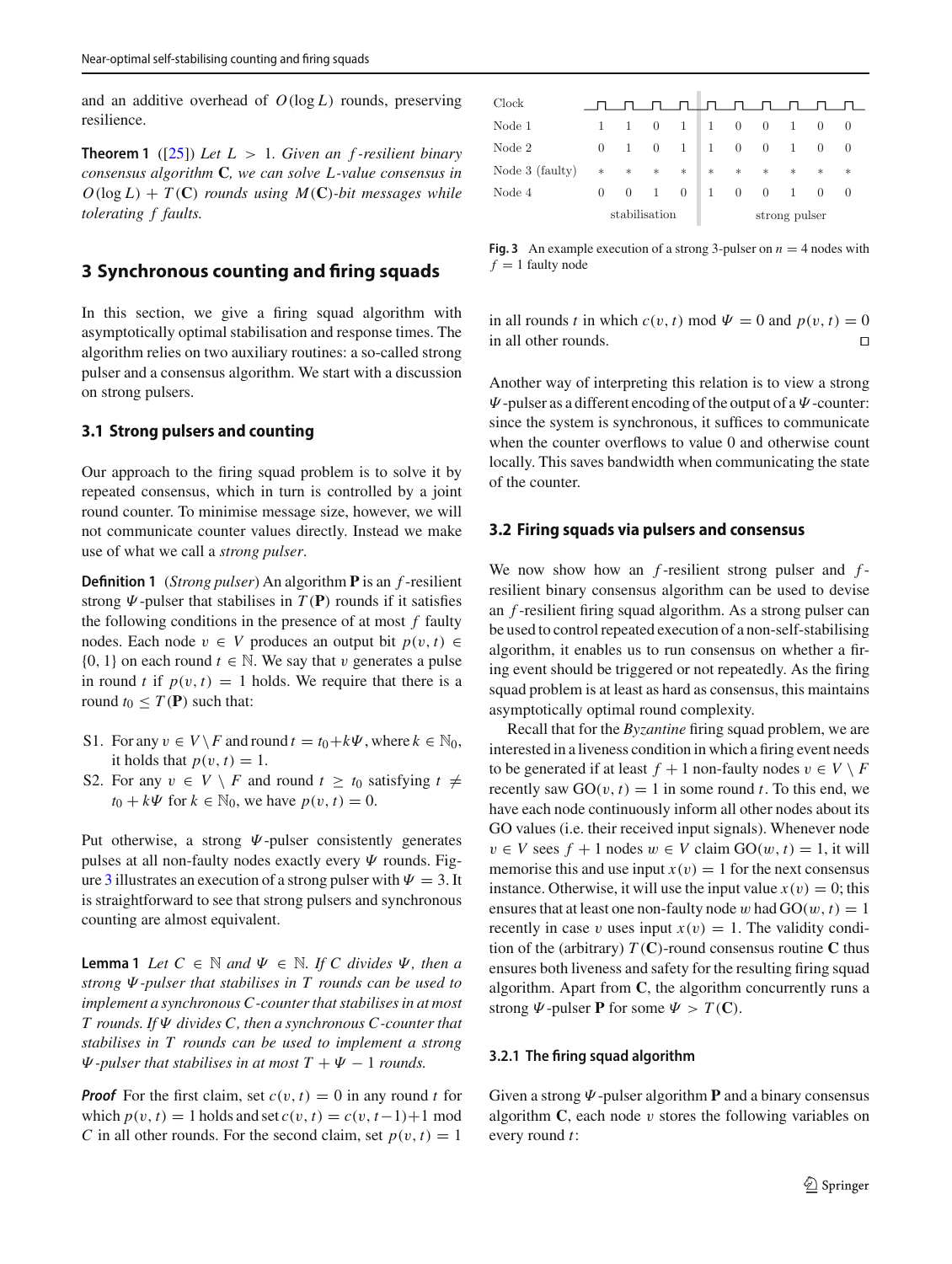- *p*(v, *t*) ∈ {0, 1}, the output variable of **P**,
- *x*(v, *t*) ∈ {0, 1} and *y*(v, *t*) ∈ {0, 1}, the input and output variables of **C**, and
- $-m(v, t) \in \{0, 1\}$ , an auxiliary variable used to memorise whether sufficiently many GO signals were received to warrant a firing event.

In the following algorithm, on each round  $t \in \mathbb{N}$  any (correct) node  $v \in V$  will broadcast the value  $GO(v, t)$  and receive the values  $GO(v, w, t-1)$  sent by every  $w \in V$  in the previous round. The algorithm consists of each node  $\nu$  executing the following operations<sup>[1](#page-7-0)</sup> in each round  $t \in \mathbb{N}$ :

- 1. Broadcast  $GO(v, t)$ .
- 2. If v received  $GO(v, w, t 1) = 1$  from at least  $f + 1$ nodes  $w \in V$ , then set  $x(v, t) = 1$  and  $m(v, t) = 1$ . Otherwise, set  $x(v, t) = x(v, t - 1)$  and  $m(v, t) =$  $m(v, t - 1)$ .
- 3. If  $p(v, t) = 1$ , start executing a new instance of **C** using the value  $x(v, t)$  as input and set  $m(v, t) = 0$  while aborting any previously running instance. More specifically, this entails the following:
	- Maintain a local round counter *r*, which is initialised to 1 on round *t* and increased by 1 after each round.
	- Maintain the local state variables related to the consensus routine **C**.
	- On each round, execute round *r* of algorithm **C**; if the state variables indicate that  $C$  terminated at  $v$ , then do nothing.
	- On the round when r would attain the value  $T(C)+1$ , stop the simulation (indicating this, e.g., by setting  $r(v) = \perp$ ) and locally output the value of *y(v)* computed by the simulation of **C**.
- 4. If **C** outputs  $y(v, t) = 1$  on round *t*, then output FIRE(*v*, *t*) = 1 and set  $x(v, t) = 0$ . Otherwise, set  $FIRE(v, t) = 0$ .
- 5. If **C** outputs  $y(v, t) = 0$  on round *t* and  $m(v, t) = 0$ , then set  $x(v, t) = 0$ .

<span id="page-7-1"></span>We now show that the above algorithm satisfies the properties required from a self-stabilising firing squad.

**Theorem 2** *Suppose that there exists an f -resilient strong*  $\Psi$ -pulser **P** and a consensus algorithm **C**, where  $\Psi > T(\mathbf{C})$ . *Then there exists an f -resilient firing squad algorithm* **F** *that*

- *– stabilises in time*  $T(\mathbf{F}) \leq T(\mathbf{P}) + \Psi$ ,
- *has response time*  $R(\mathbf{F}) \leq \Psi + T(\mathbf{C})$ *, and*
- *uses messages of size*  $M(\mathbf{F}) \leq M(\mathbf{P}) + M(\mathbf{C}) + 1$  *bits.*

*Proof* Let **F** be the algorithm described above. We now argue that the algorithm satisfies the three properties given in Sect. [2.4:](#page-5-0) (FS1) agreement, (FS2) safety, and (FS3) liveness. We will show that the algorithm has a response time bounded by  $R = T(\mathbf{C}) + \Psi$ .

(FS1) Denote by  $t_0 \leq T(P)$  the round in which the execution of the strong Ψ-pulser **P** has stabilised and generated a pulse. That is, for rounds  $t \ge t_0$  we have that  $p(v, t) = 1$  is equivalent to  $t = t_0 + k\Psi$  for some  $k \in \mathbb{N}_0$ . This implies that the algorithm will correctly simulate instances of the consensus routine **C** and locally output its decision on rounds  $r_k = t_0 + T(\mathbf{C}) + k\Psi < t_{k+1}$  for  $k \in \mathbb{N}_0$ . The agreement property of the firing squad thus follows from the agreement property of consensus for all rounds  $t \geq t_0$ , as FIRE(*v*, *t*) = 1 if and only if  $t = r_k$  and the simulation of **C** output the value  $y(v, t) = 1$  in Step 4.

(FS2) Concerning safety, suppose  $v \in V \setminus F$  outputs FIRE(*v*,  $t_F$ ) = 1 in round  $t_F \ge t_1 + T(\mathbf{C})$ . By the above discussion and the validity property of consensus, this implies that there was some node  $w \in V \setminus F$  that started a (successfully and completely simulated) instance of **C** with input  $x(w, t_k) = 1$  in round  $t_k = t_F - T(\mathbf{C}) = t_0 + k\Psi$  and that  $t_F = r_k$  for some  $k \in \mathbb{N}$ . Assume for contradiction that there are no  $u \in V \setminus F$  and  $t_G \in \{t_{k-1}, \ldots, t_k - 1\}$  satisfying  $GO(u, t_G) = 1$ . Then, w does not set  $x(w, t')$  or  $m(w, t')$  to 1 in rounds *t*<sup> $\}'$ </sup> ∈ {*t<sub>k−1</sub>* + 1, ..., *t<sub>k</sub>*} in Step 2. However, in round *tk*−<sup>1</sup> = *tF* − *T* (**C**) − Ψ = *t*<sup>0</sup> + (*k* − 1)Ψ node w set *m*(*w*, *t*<sub>*k*−1</sub>) = 0 (by Step 3) and thus *w* sets  $x(w, r_{k-1}) = 0$ later in round *rk*−<sup>1</sup> (by Steps 4 and 5), the round in which the previous instance of **C** locally output some value. This contradicts the fact that  $x(w, t_k) = 1$  is set in round  $t_k$ . Hence, there must be  $u \in V \setminus F$  and  $t_G \in \{t_{k-1}, \ldots, t_k - 1\}$  such that  $GO(u, t_G) = 1$ .

Recall that the above claimed existence of  $u \in V \setminus F$ and  $t_G$  such that  $GO(u, t_G) = 1$  is necessary for the safety condition to hold, but not sufficient. It is also required that FIRE(*v*, *t'*) = 0 for all  $t' \in \{t_G + 1, ..., t_F - 1\}$ . To show this, observe that the time  $t_G$  shown to exist by the above reasoning does not satisfy this additional constraint if and only if some instance of **C** locally outputs  $y(v, t') = 1$  at node  $v$  in such a round  $t'$ . The only possible such round  $t'$ is  $r_{k-1}$ , as  $t' \ge t_G + 1 > t_{k-1} > r_{k-2}$ . However, in this case, each  $w ∈ V \setminus F$  sets  $x(w, r_{k-1}) = 0$  in round  $r_{k-1}$ regardless of *m*(w,*rk*−1) in Step 4, and we can conclude that some  $w \in V \setminus F$  must set  $x(w, t'') = 1$  in some round  $t'' \in \{r_{k-1} + 1, \ldots, t_k\}$ . As above, it follows that there is a round *t*<sub>*G*</sub> ∈ {*t*<sub>*k*−1</sub>, ..., *t*<sub>*k*</sub> − 1} and a node *u* ∈ *V* \ *F* such that  $GO(u, t_G) = 1$ . Overall, we see that the safety condition for a firing squad algorithm with response time

<span id="page-7-0"></span><sup>1</sup> For better readability, we allow for statements about what a node communicates appearing anywhere in the description. Note, however, that sending operations happen after local computation, i.e., only information sent in the previous rounds is available for computations.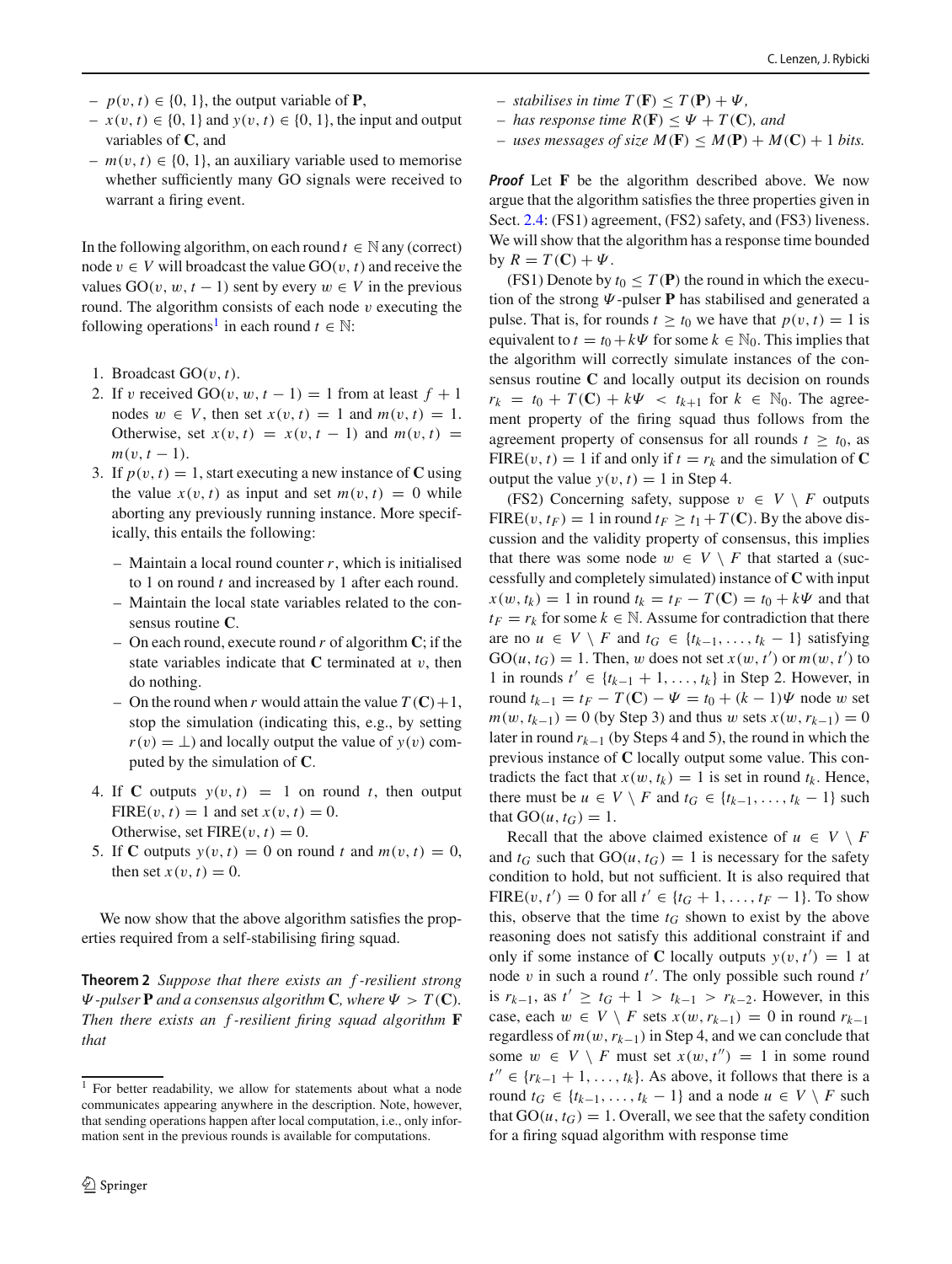$t_F - t_G \leq r_k - t_{k-1} = t_k + T(C) - t_{k-1} = \Psi + T(C) = R$ 

is satisfied in rounds  $t_F \ge r_1 = t_1 + T(\mathbf{C})$ .

(FS3) It remains to argue that the algorithm satisfies the liveness property with response time bounded by *R*. Suppose that at least  $f + 1$  nodes  $v \in V \setminus F$  satisfy  $GO(v, t_G) = 1$ in some round  $t_G \geq t_0 - 1$ . Then, in round  $t_G + 1 \geq t_0$ all nodes  $v \in V \setminus F$  set  $x(v, t_G + 1) = 1$  and  $m(v, t_G + 1)$  $1) = 1$  according to Step 2. Assume for contradiction that FIRE(*v*, *t*) = 0 for all  $t \in \{t_G + 1, \ldots, t_G + R\}$ . Denote by  $t_G+1 \le t_k \le t_G+\Psi$  the unique round such that  $t_k = t_0+k\Psi$ for some  $k \in \mathbb{N}_0$ . The instance of **C** started in this round will satisfy that all correct nodes  $v \in V \setminus F$  have input  $x(v, t_k) = 1$ : by our assumption towards contradiction, no node can locally output  $y(v, t') = 1$  during rounds  $t' \in$  $\{t_G+1,\ldots,t_G+R\}$ ; thus, no node can set  $x(v, \cdot)$  to 0 without setting  $m(v, \cdot)$  to 0 first (by Step 3 and Step 5), which in turn entails that at time  $t_k$  an instance of  $C$  with value of  $x(v, t_k) = 1$  is started before this happens. By the properties of **C**, it follows that each  $v \in V \setminus F$  locally outputs 1 in round  $r_k = t_k + T(\mathbf{C}) \le t_G + \Psi + T(\mathbf{C}) \le t_G + R$ , contradicting our previous assumption. We conclude that our algorithm satisfies the liveness property with response time  $R = \Psi +$ *T* (**C**) for rounds  $t_G \geq t_0 - 1$ .

As  $t_0 \leq T(\mathbf{P})$ , it follows that the algorithm satisfies (FS1) agreement after round  $t_0$ , (FS2) safety after round  $t_1$ , and (FS3) liveness after round  $t_0 - 1$ . Since  $t_1 = t_0 + \Psi \leq$  $T(\mathbf{P}) + \Psi$ , it follows that the algorithm is a firing squad with response time at most  $R = \Psi + T(C)$  that stabilises in max $\{T(\mathbf{P}), T(\mathbf{P}) + \Psi, T(\mathbf{P}) - 1\} = T(\mathbf{P}) + \Psi$  rounds. The bound on the message size follows from the fact that the algorithm **F** only broadcasts 1 bit in Step 1 in addition to the messages related to **P** and **C**. 

## <span id="page-8-0"></span>**4 From weak pulsers to strong pulsers**

In Sect. [3,](#page-6-0) we established that it suffices to construct suitable strong pulsers to solve the synchronous counting and firing squad problems. We will now reduce the construction of strong pulsers to constructing *weak pulsers*.

#### **4.1 Weak pulsers**

A weak Φ-pulser is similar to a strong pulser, but does not guarantee a fixed frequency of pulses. However, it guarantees to *eventually* generate a pulse followed by  $\Phi - 1$  rounds of silence. Formally, we define weak pulsers as follows.

<span id="page-8-2"></span>**Definition 2** (*Weak pulsers*) An algorithm**W**is an *f* -resilient weak  $\Phi$ -pulser that stabilises in  $T(W)$  rounds if the following holds. In each round  $t \in \mathbb{N}$ , each node  $v \in V$  produces an



<span id="page-8-1"></span>**Fig. 4** An example execution of a weak 4-pulser on  $n = 4$  nodes with  $f = 1$  faulty node. Eventually, a good pulse is generated (highlighted column). A good pulse is followed by *at least* three rounds in which no correct node generates a pulse. In contrast, the pulse two rounds earlier is not good, as it is followed by only one round of silence. Unlike strong pulsers, weak pulsers allow for behaviour where the correct nodes do not generate any pulses for some time after a good pulse (last two columns)

output  $a(v, t)$ . Moreover, there exists a round  $t_0 \leq T(\mathbf{W})$ such that

- W1 for all  $v, w \in V \setminus F$  and all rounds  $t \ge t_0, a(v, t) =$ *a*(w, *t*),
- W2  $a(v, t_0) = 1$  for all  $v \in V \setminus F$ , and
- W3  $a(v, t) = 0$  for all  $v \in V \setminus F$  and  $t \in \{t_0 + 1, \ldots, t_0 +$  $\Phi - 1$ .

We say that on round *t*<sup>0</sup> a *good* pulse is generated by **W**.

Figure [4](#page-8-1) illustrates a weak 3-pulser. Note that while the definition formally only asks for one good pulse, the fact that the algorithm guarantees this property for any starting state implies that there is a good pulse at least once every  $T(W)$ rounds.

#### <span id="page-8-3"></span>**4.2 Constructing strong pulsers from weak pulsers**

Recall that a strong pulser can be obtained by having nodes locally count down the rounds until the next pulse, provided we have a way of ensuring that the local counters eventually agree. This can be achieved by using a weak pulser to control a suitable consensus routine, where again we always have only a single instance running at any time. While some instances will be aborted before they can complete, this will not affect the counters, as we only adjust them when the consensus routine completes. On the other hand, the weak pulser guarantees that within  $T(W)$  rounds, there will be a pulse followed by  $\Phi - 1$  rounds of silence, enabling to complete a run of any consensus routine **C** satisfying  $T(C) \leq \Phi$ . Thus, for constructing a strong  $\Psi$ -pulser, we assume that we have the following *f* -resilient algorithms available:

– a *T* (**C**)-round Ψ-value consensus algorithm **C** and – a weak  $\Phi$ -pulser **W** for  $\Phi \geq T(\mathbf{C})$ .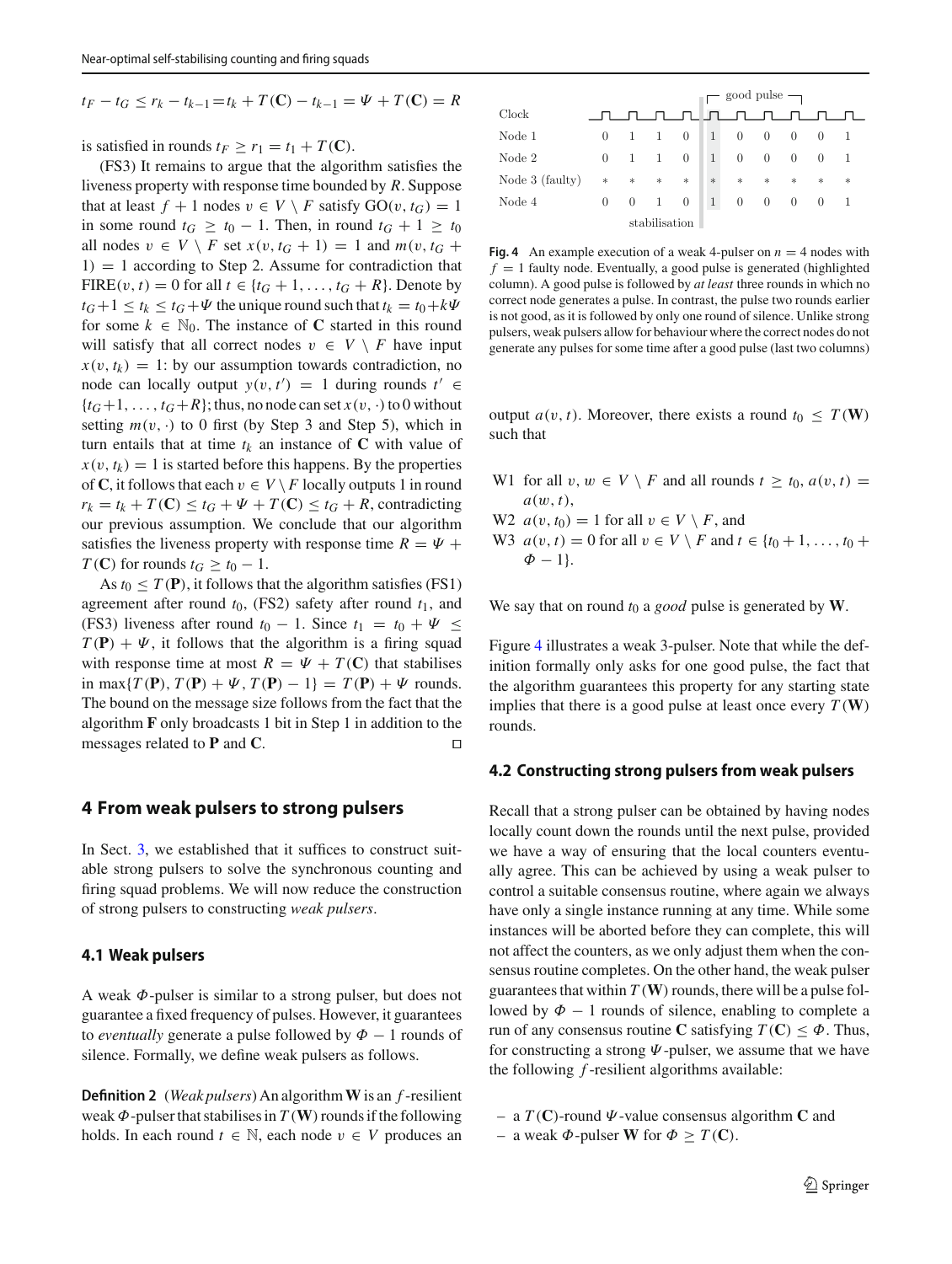Given the above two algorithms, we show how to construct an *f* -resilient strong  $\Psi$ -pulser for any  $\Psi > 1$ . The pulser will stabilise in time  $T(W) + T(C) + \Psi$  and the message size of the strong pulser will be bounded by  $M(\mathbf{W}) + M(\mathbf{C})$ .

As mentioned earlier, the idea is to have nodes simply count locally between pulses and use the weak pulser to execute a single instance of the consensus algorithm **C**. Eventually, a good pulse will trigger an instance consistently and establish agreement among the local counters. Leveraging validity, we can ensure that the counters will never be affected by the consensus routine running in the background again.

#### **4.2.1 Variables**

Besides the variables of the weak pulser **W** and (a single copy of) **C**, our construction of a strong  $\Psi$ -pulser uses the following local variables:

- $a(v, t) \in \{0, 1\}$  is the output variable of the weak  $\Phi$ pulser **W**,
- $b(v, t) \in \{0, 1\}$  is the output variable of the strong  $\Psi$ pulser we are constructing,
- $c(v, t)$  ∈ [Ψ] is the local counter keeping track of when the next pulse occurs, and
- $-d(v, t) \in \{1, \ldots, T(\mathbb{C})\} \cup \{\perp\}$  keeps track of how many rounds an instance of **C** has been executed since the last pulse from the weak pulser **W**. The value  $\perp$  denotes that the consensus routine has stopped.

#### **4.2.2 Strong pulser algorithm**

The algorithm is as follows. Each node  $v$  executes the weak Φ-pulser algorithm **W** in addition to the following instructions on each round  $t \in \mathbb{N}$ :

- 1. If  $c(v, t) = 0$ , then set  $b(v, t) = 1$  and otherwise  $b(v, t) = 0.$
- 2. Set  $c'(v, t) = c(v, t)$ .
- 3. If  $d(v, t) \neq \perp$ , then
	- (a) Execute the instructions of **C** for round  $d(v, t)$ .
	- (b) If  $d(v, t) \neq T(\mathbb{C})$ , set  $d(v, t + 1) = d(v, t) + 1$ .
	- (c) If  $d(v, t) = T(\mathbb{C})$ , then
		- i Set  $c'(v, t) = y(v, t) + T(\mathbb{C}) \text{ mod } \Psi$ , where  $y(v, t)$  is the output value of **C**. ii Set  $d(v, t + 1) = \perp$ .
- 4. Update  $c(v, t + 1) = c'(v, t) + 1 \text{ mod } \Psi$ .
- 5. If  $a(v, t) = 1$ , then
	- (a) Start a new instance of **C** using  $c'(v, t)$  as input (resetting all state variables of **C**).
	- (b) Set  $d(v, t + 1) = 1$ .

In the above algorithm, the first step simply translates the counter value to the output of the strong pulser. We then use a temporary variable  $c'(v, t)$  to hold the counter value, which is overwritten by the output of **C** (increased by  $T(C)$  mod  $\Psi$ ) if it completes a run in this round. In either case, the counter value needs to be increased by 1 mod  $\Psi$  for the next round. The remaining code does the bookkeeping for an ongoing run of **C** and starting a new run if the weak pulser generates a pulse.

Observe that in the above algorithm, each node only sends messages related to the weak pulser **W** and the consensus algorithm**C**. Thus, there is no additional overhead in communication and the message size is bounded by  $M(\mathbf{W}) + M(\mathbf{C})$ . Hence, it remains to show that the local counters  $c(v, t)$ implement a strong  $\Psi$ -counter.

<span id="page-9-0"></span>**Theorem 3** *The variables*  $c(v, t)$  *in the above algorithm implement a synchronous*  $\Psi$  *-counter that stabilises in*  $T(W)$  +  $T(\mathbf{C})+1$  *rounds and uses messages of at most*  $M(\mathbf{W})+M(\mathbf{C})$ *bits.*

*Proof* Suppose that round  $t_0 \leq T(W)$  is as in Defini-tion [2,](#page-8-2) that is,  $a(v, t) = a(w, t)$  for all  $t \geq t_0$ , and a good pulse is generated in round *t*0. Thus, all correct nodes participate in simulating an instance of **C** during rounds  $t_0 + 1, \ldots, t_0 + T(C)$ , since no pulse is generated during rounds  $t_0 + 1, \ldots, t_0 + T(\mathbb{C}) - 1$ , and thus, also no new instance is started in the last step of the code during these rounds.

By the agreement property of the consensus routine, it follows that  $c'(v, t_0 + T(\mathbf{C})) = c'(w, t_0 + T(\mathbf{C}))$  for all  $v, w \in V \setminus F$  after Step 3ci. By Steps 2 and 4, the same will hold for both  $c(\cdot, t')$  and  $c'(\cdot, t')$ ,  $t' > t_0 + T(\mathbb{C})$ , provided that we can show that in rounds  $t' > t$ , Step 3ci never sets  $c'(v, t)$  to a value different than  $c(v, t)$  for any  $v \in V \setminus F$ ; as this also implies that  $c(v, t' + 1) = c(v, t') + 1 \text{ mod } \Psi$ for all  $v \in V \setminus F$  and  $t' > t_0 + T(\mathbb{C})$ , this will complete the proof.

Accordingly, consider any execution of Step 3ci in a round  $t' > t_0 + T(\mathbf{C})$ . The instance of **C** terminating in this round was started in round  $t' - T(C) > t_0$ . However, in this round the weak pulser must have generated a pulse, yielding that, in fact,  $t' - T(C) \ge t_0 + T(C)$ . Assuming for contradiction that  $t'$  is the earliest round in which the claim is violated, we thus have that  $c'(v, t' - T(C)) = c'(w, t' - T(C))$  for all  $v, w \in V \setminus F$ , i.e., all correct nodes used the same input value *c* for the instance. By the validity property of **C**, this implies that  $v \in V \setminus F$  outputs  $y(v, t') = c$  in round *t*<sup> $\prime$ </sup> and sets  $c'(v, t') = c + T(\mathbb{C}) \text{ mod } \Psi$ . However, since  $t'$  is the earliest round of violation, we already have that  $c'(v, t') = c(v, t') = c + T(\mathbb{C}) \text{ mod } \Psi$  after the second step, contradicting the assumption and showing that the execution stabilised in round  $t_0 + T(\mathbf{C}) + 1 \leq T(\mathbf{W}) +$  $T({\bf C}) + 1.$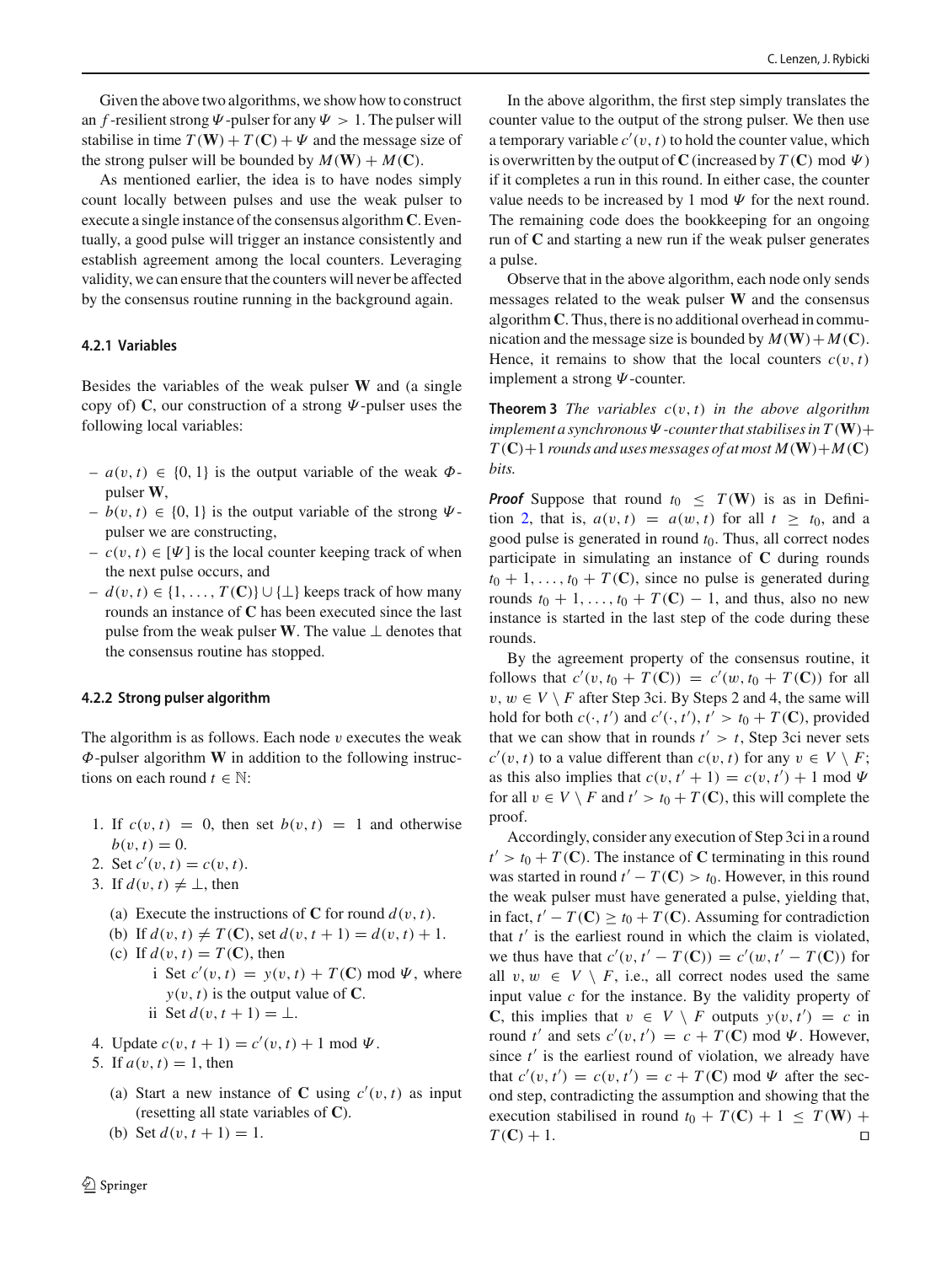<span id="page-10-1"></span>Together with Lemma [1,](#page-6-2) we get the following corollary.

**Corollary 1** *Let*  $\Psi > 1$ *. Suppose that there exists an fresilient* Ψ*-value consensus routine* **C** *and a weak* Φ*-pulser* **W***, where*  $\Phi \geq T(\mathbb{C})$ *. Then there exists an f-resilient strong* Ψ*-pulser* **P** *that*

- *stabilises in time*  $T(\mathbf{P}) \leq T(\mathbf{C}) + T(\mathbf{W}) + \Psi$ *, and*
- *uses messages of size at most*  $M(\mathbf{P}) \leq M(\mathbf{C}) + M(\mathbf{W})$ *bits.*

## <span id="page-10-0"></span>**5 Constructing weak pulsers from less resilient strong pulsers**

Having seen that we can construct strong pulsers from weak pulsers using a consensus algorithm, the only piece missing in our framework is the existence of efficient weak pulsers. Indeed, having a pair of an *f* -resilient weak pulser and a consensus routine, we immediately obtain a corresponding firing squad algorithm.

In this section, we devise a recursive construction of a weak pulser from strong pulsers of smaller resilience. Given that a 0-resilient pulser is trivial and that we can obtain strong pulsers from weak ones without losing resilience, this is sufficient for constructing strong pulsers of optimal resilience from consensus algorithms of optimal resilience.

Our approach bears similarity to our constructions from earlier work [\[27](#page-21-8)], but attains better bit complexity and can be used with an arbitrary consensus routine. At a high level, we take the following approach as also illustrated in Fig. [5:](#page-11-0)

- 1. Partition the network into two parts, each running a strong pulser (with small resilience). Our construction guarantees that at least one of the strong pulsers stabilises.
- 2. Filtering of pulses generated by the strong pulsers:
	- (a) Nodes consider the observed pulses generated by the strong pulsers as *potential* pulses.
	- (b) Since one of the strong pulsers may not stabilise, it may generate *spurious* pulses, that is, pulses that only a subset of the correct nodes observe.
	- (c) We limit the *frequency* of the spurious pulses using a filtering mechanism based on threshold voting.
- 3. We force any spurious pulse to be observed by all correct nodes by employing a *silent consensus* routine. In silent consensus, no message is sent (by correct nodes) if all correct nodes have input 0. Thus, if all nodes actually participating in an instance have input 0, nonparticipating nodes behave *as if they participated* with input 0. This avoids the chicken-and-egg problem of having to solve consensus on participation in the con-

sensus routine. We make sure that if any node uses input 1, i.e., the consensus routine may output 1, all nodes participate. Thus, when a pulse is generated, all correct nodes agree on this.

4. If a potential pulse generated by one of the pulsers both passes the filtering step and the consensus instance outputs "1", then a weak pulse is generated.

## **5.1 The filtering construction**

Our goal is to construct a weak  $\Phi$ -pulser (for sufficiently large Φ) with resilience *f* . We partition the set of *n* nodes into two disjoint sets  $V_0$  and  $V_1$  with  $n_0$  and  $n_1$  nodes, respectively. Thus, we have  $n = n_0 + n_1$ . For  $i \in \{0, 1\}$ , let  $P_i$  be an  $f_i$ resilient strong  $\Psi_i$ -pulser. That is,  $P_i$  generates a pulse every  $\Psi_i$  rounds once stabilised, granted that  $V_i$  contains at most  $f_i$  faulty nodes. Nodes in block *i* execute the algorithm  $P_i$ . Our construction tolerates  $f = f_0 + f_1 + 1$  faulty nodes. Since we consider Byzantine faults, we require the additional constraint that  $f < n/3$ .

Let  $a_i(v, t) \in \{0, 1\}$  indicate the output bit of  $P_i$  for a node  $v \in V_i$ . Note that we might have a block  $i \in \{0, 1\}$ that contains more than  $f_i$  faulty nodes. Thus, it is possible that the algorithm  $P_i$  never stabilises. In particular, we might have the situation that some of the nodes in block *i* produce a pulse, but others do not. We say that a pulse generated by such a  $P_i$  is *spurious*. We proceed by showing how to filter out such spurious pulses if they occur too often.

## **5.1.1 Filtering rules**

We define five variables with the following semantics:

- $m_i(v, t + 1)$  indicates whether at least  $n_i f_i$  nodes  $u \in V_i$  sent  $a_i(u, t) = 1$ ,
- $-M<sub>i</sub>(v, t+1)$  indicates whether at least *n*− *f* nodes *u* ∈ *V* sent  $m_i(u, t) = 1$ ,
- $\ell_i(v, t)$  indicates when was the last time block *i* triggered a (possibly spurious) pulse,
- $w_i(v, t)$  is a *cooldown counter* that indicates how many rounds any firing events coming from block *i* are ignored, and
- $b_i(v, t)$  indicates whether node v accepts a firing event from block *i*.

The first two of the above variables are set according to the following rules:

- $-m_i(v, t + 1) = 1$  if and only if  $|\{u \in V_i : a_i(v, u, t)\}$ 1|} ≥  $n_i - f_i$ ,
- $M_i(v, t + 1) = 1$  if and only if  $|\{u \in V : m_i(v, u, t)\}$ 1} ≥ *n* − *f*,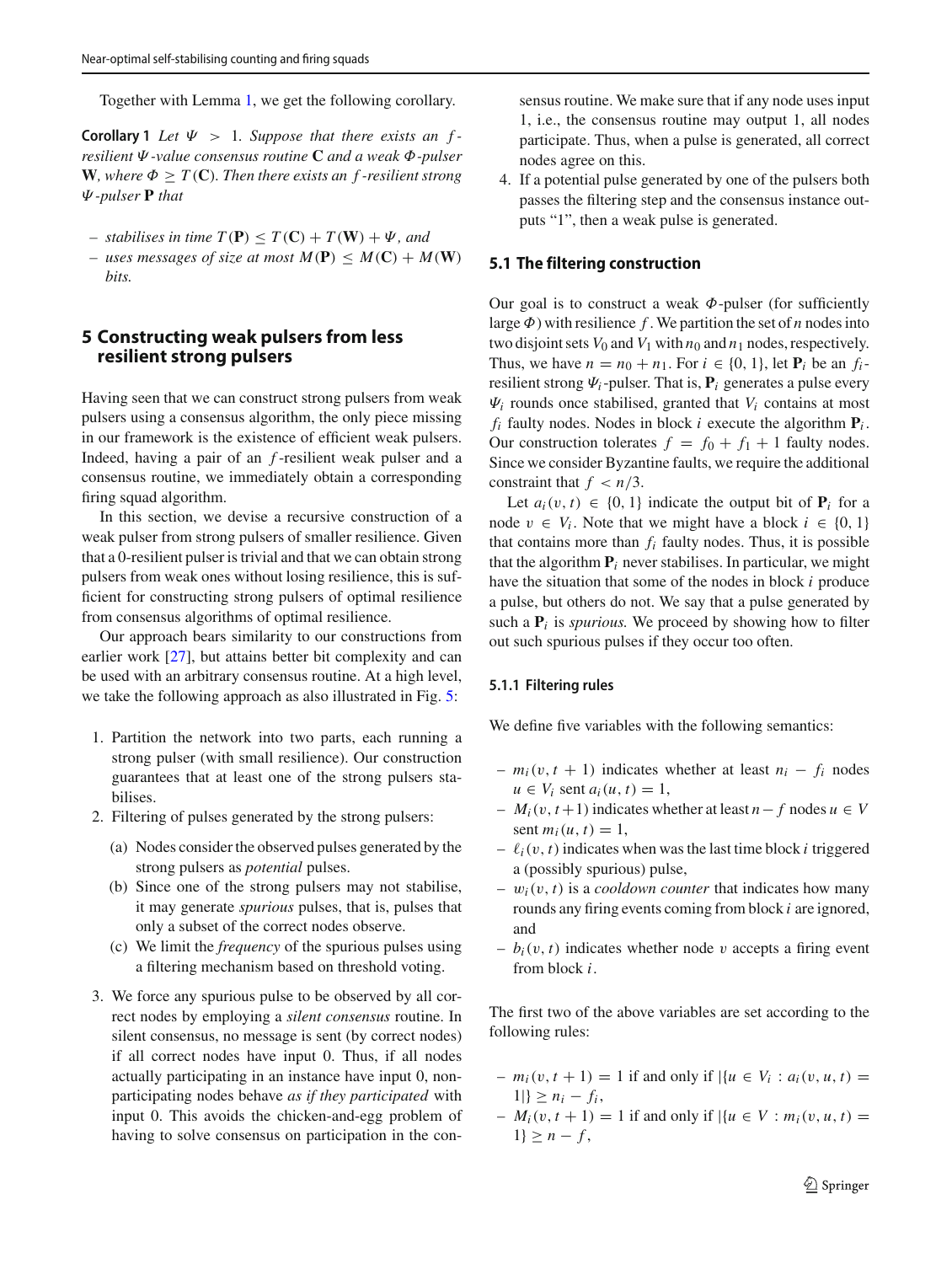

<span id="page-11-0"></span>**Fig. 5** Overview of the weak pulser construction. Light and dark grey boxes correspond to steps of block 0 and 1, respectively. The small rounded boxes denote the pulser algorithms  $P_i$  that are run (in parallel)

where  $a_i(v, u, t)$  and  $m_i(v, u, t)$  denote the values for  $a(\cdot)$ and  $m(\cdot)$  node v received from *u* at the end of round *t*, respectively. Furthermore, we update the  $\ell(\cdot, \cdot)$  variables using the rule

$$
\ell_i(v, t+1) = \begin{cases} 0 & \text{if } |\{u \in V : m_i(u, t) = 1\}| \ge f + 1, \\ y & \text{otherwise,} \end{cases}
$$

where  $y = \min{\{\Psi_i, \ell_i(v, t) + 1\}}$ . In words, the counter is reset on round  $t+1$  if v has proof that at least one correct node *u* had  $m_i(u, t) = 1$ , that is, some *u* observed  $P_i$  generating a (possibly spurious) pulse.

We reset the cooldown counter  $w_i$  whenever suspicious activity occurs. The idea is that it is reset to its maximum value  $C$  by node  $v$  in the following two cases:

- some other correct node  $u \neq v$  observed block *i* generating a pulse, but the node  $v$  did not
- block *i* generated a pulse, but this happened either too soon or too late.

To capture this behaviour, the cooldown counter is set with the rule

$$
w_i(v, t+1) = \begin{cases} C & \text{if } M_i(v, t+1) = 0 \text{ and } \ell_i(v, t+1) = 0, \\ C & \text{if } M_i(v, t+1) = 1 \text{ and } \ell_i(v, t) \neq \Psi_i - 1, \\ y & \text{otherwise,} \end{cases}
$$

where  $y = \max\{w_i(v, t) - 1, 0\}$  and  $C = \max\{\Psi_0, \Psi_1\}$  +  $\Phi$  +2. Finally, a node v accepts a pulse generated by block *i* if the node's cooldown counter is zero and it saw at least  $n - f$ nodes supporting the pulse. The variable  $b_i(v, t)$  indicates whether node v accepted a pulse from block *i* on round *t*.

**1.** The network is divided into two blocks. Each block runs a strong pulser instance, where the pulsers have coprime frequencies.

2. All *n* nodes participate in filtering spurious pulses.

**3.** Use consensus to agree whether the block generated a pulse recently.

**4.** A pulse is generated if one of the consensus instances outputs "1".

on two disjoint sets of roughly *n*/2 nodes, whereas the wide rectangular boxes denote to the filtering steps in which all of the *n* nodes are employed. The arrows indicate the flow of information for each block

The variable is set using the rule

$$
b_i(v, t) = \begin{cases} 1 & \text{if } w_i(v, t) = 0 \text{ and } M_i(v, t) = 1, \\ 0 & \text{otherwise.} \end{cases}
$$

#### **5.2 Analysis of the filtering construction**

We now analyse when the nodes accept firing events generated by the blocks. We say that a block *i* is correct if it contains at most *fi* faulty nodes. Note that since there are at most  $f = f_0 + f_1 + 1$  faulty nodes, at least one block  $i \in \{0, 1\}$  will be correct. Thus, eventually the algorithm  $P_i$ run by a correct block *i* will stabilise. This yields the following lemma.

<span id="page-11-2"></span>**Lemma 2** *For some*  $i \in \{0, 1\}$ *, the strong pulser algorithm*  $P_i$  *stabilises by round*  $T(P_i)$ *.* 

We proceed by establishing some bounds on when (possibly spurious) pulses generated by block *i* are accepted. We start with the case of having a correct block *i*.

<span id="page-11-1"></span>**Lemma 3** *If block i is correct, then there exists a round r*<sub>0</sub>  $\leq$  $T(\mathbf{P}_i) + 2$  *such that for each*  $v \in V \setminus F$ ,  $M_i(v, t) = 1$  *if and only if*  $t = r_0 + k\Psi_i$  *for*  $k \in \mathbb{N}_0$ .

*Proof* If block *i* is correct, then the algorithm  $P_i$  stabilises by round  $T(\mathbf{P}_i)$ . Hence, there is some  $t_0 \leq T(\mathbf{P})$  so that the output variable  $a_i(\cdot)$  of  $P_i$  satisfies

 $a_i(v, t) = 1$  if and only if  $t = t_0 + k\Psi_i$  for  $k \in \mathbb{N}_0$ 

holds for all  $t \geq t_0$ . We will now argue that  $r_0 = t_0 + 2$ satisfies the claim of the lemma.

If  $P_i$  generates a pulse on round  $t \geq t_0$ , then at least  $n_i - f_i$ correct nodes  $u \in V_i \setminus F$  have  $a_i(u, t) = 1$ . Therefore, for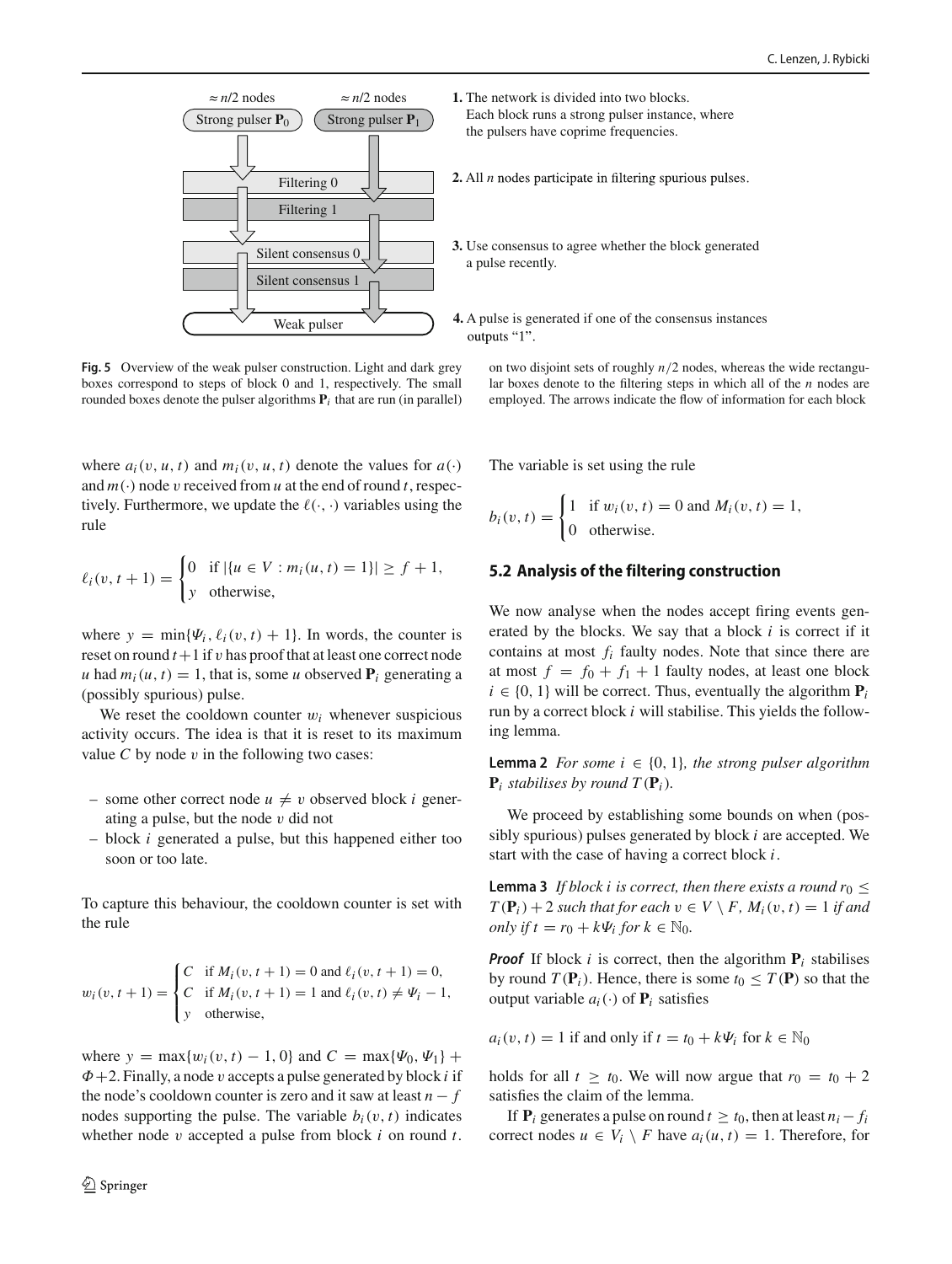all  $v \in V \setminus F$  we have  $m_i(v, t + 1) = 1$ , and consequently,  $M_i(v, t + 2) = 1$ . Since block *i* is correct, there are at most  $f_i$  faulty nodes in the set  $V_i$ . Observe that by Lemma [1](#page-6-2) strong pulsers solve synchronous counting, which in turn is as hard as consensus [\[11\]](#page-21-2). This implies that we must have  $f_i < n_i/3$ , as  $P_i$  is a strong  $f_i$ -resilient pulser for  $n_i$  nodes. Therefore, if  $P_i$  does not generate a pulse on round  $t \geq t_0$ , then at most  $f_i \leq n_i - f_i$  faulty nodes *u* may claim  $a_i(u, t) = 1$ . This yields that  $m_i(v, t+1) = M_i(v, t+2) = 0$  for all  $v \in V \backslash F$ . L

<span id="page-12-1"></span>We can now establish that a correct node accepts a pulse generated by a correct block *i* exactly every Ψ*<sup>i</sup>* rounds.

**Lemma 4** *If block i is correct, then there exists a round t* $_0 \leq$  $T(\mathbf{P}_i) + 2C$  *such that for each*  $v \in V \setminus F$ ,  $b_i(v, t) = 1$  *for any*  $t \geq t_0$  *if and only if*  $t = t_0 + k\Psi_i$  *for*  $k \in \mathbb{N}_0$ *.* 

*Proof* Lemma [3](#page-11-1) implies that there exists  $r_0 \leq T(\mathbf{P}_i) + 2$ such that both  $M_i(v, t) = 1$  and  $\ell_i(v, t) = 0$  hold for  $t \ge r_0$ if and only if  $t = r_0 + k\Psi_i$  for  $k \in \mathbb{N}_0$ . It follows that  $w_i(v, t+1) = \max\{w_i(v, t) - 1, 0\}$  for all such *t* and hence  $w_i(v, t') = 0$  for all  $t' \ge r_0 + C + 2$ . The claim now follows from the definition of  $b_i(v, t')$ , the choice of  $r_0$ , and the fact that  $\Psi_i \leq C - 2$ .

It remains to deal with the faulty block. If we have Byzantine nodes, then a block  $i$  with more than  $f_i$  faulty nodes may attempt to generate spurious pulses. However, the filtering mechanism prevents the spurious pulses from occuring too frequently.

<span id="page-12-0"></span>**Lemma 5** *Let*  $v, v' \in V \setminus F$  *and*  $t > 2$ *. Suppose that*  $b_i(v, t) = 1$  *and*  $t' > t$  *is minimal such that*  $b_i(v', t') = 1$ *. Then*  $t' = t + \Psi_i$  *or*  $t' > t + C$ .

*Proof* Suppose that  $b_i(v, t) = 1$  for some correct node  $v \in V$ and *t* > 2. Since  $b_i(v, t) = 1$ ,  $w_i(v, t) = 0$  and  $M_i(v, t) = 0$ 1. Because  $M_i(v, t) = 1$ , there must be at least  $n - 2f > f$ correct nodes *u* such that  $m_i(u, t-1) = 1$ . Hence,  $\ell_i(u, t) =$ 0 for every node  $u \in V \setminus F$ .

Recall that  $t' > t$  is minimal so that  $b_i(v', t') = 1$ . Again,  $w_i(v', t') = 0$  and  $M_i(v', t') = 1$ . Moreover, since  $\ell_i(v', t) = 0$ , we must have  $\ell_i(v', r) < \Psi_i - 1$  for all  $t \le r <$  $t + \Psi_i - 1$ . This implies that  $t' \geq t + \Psi_i$ , as  $w_i(v', t') = 0$ and  $M_i(v', t') = 1$  necessitate that  $\ell_i(v', t' - 1) = \Psi_i - 1$ . In the event that  $t' \neq t + \Psi_i$ , the cooldown counter must have been reset at least once, i.e.,  $w_i(v', r) = C$  holds for some  $t < r \leq t' - C$ , implying that  $t' > t + C$ .  $\Box$ 

#### **5.3 Introducing silent consensus**

The above filtering mechanism prevents spurious pulses from occurring too often: if some node accepts a pulse from block *i*, then no node accepts a pulse from this block for at least  $\Psi_i$ 

rounds. We now strengthen the construction to enforce that any (possibly spurious) pulse generated by block *i* will be accepted by either all or no correct nodes. In order to achieve this, we employ *silent consensus.*

**Definition 3** (*Silent consensus*) We call a consensus protocol *silent*, if in each execution in which all correct nodes have input 0, correct nodes send no messages.

The idea is that this enables to have consistent executions even if not all correct nodes actually take part in an execution, provided we can ensure that in this case all participating correct nodes use input 0: the non-participating nodes send no messages either, which is the exact same behavior participating nodes would exhibit. We show that silent consensus protocols can be obtained from non-silent ones using a simple transformation.

<span id="page-12-2"></span>**Theorem 4** *Any consensus protocol* **C** *can be transformed into a silent binary consensus protocol*  $\mathbb{C}'$  with  $T(\mathbb{C}') =$  $T(\mathbf{C}) + 2$  *and the same resilience and message size.* 

**Proof** The new protocol C' can be seen as a "wrapper" protocol that manipulates the inputs and then lets each node decide whether it participates in an instance of the original protocol. The output of the original protocol, **C**, will be taken into account only by correct nodes that participate throughout the protocol, as specified below.

In the first round of the new protocol,  $C'$ , each participating node broadcasts its input if it is 1 and otherwise sends nothing. If a node receives fewer than *n*− *f* times the value 1, it sets its input to 0. In the second round, the same pattern is applied.

Subsequently, **C** is executed by all nodes that received at least  $f + 1$  messages in the first round. If during the execution of **C** a node

- (i) cannot process the messages received in a given round in accordance with **C** (this may happen e.g. when not all of the correct nodes participate in the instance, which is not covered by the model assumptions of **C**),
- (ii) would have to send more bits than it would have according to the known bound  $M(\mathbb{C})$ , or
- (iii) would violate the running time bound of **C**,

then the node (locally) aborts the execution of **C**. Finally, a node outputs 0 in the new protocol if it did not participate in the execution of **C**, aborted it, or received *f* or fewer messages in the second round, and it outputs the result according to the run of **C** otherwise.

We first show that the new protocol,  $\mathbb{C}'$ , is a consensus protocol with the same resilience as **C** and the claimed bounds on communication complexity and running time.We distinguish two cases. First, suppose that all correct nodes participate in the execution of **C** at the beginning of the third round. As all nodes participate, the bounds on resilience, communication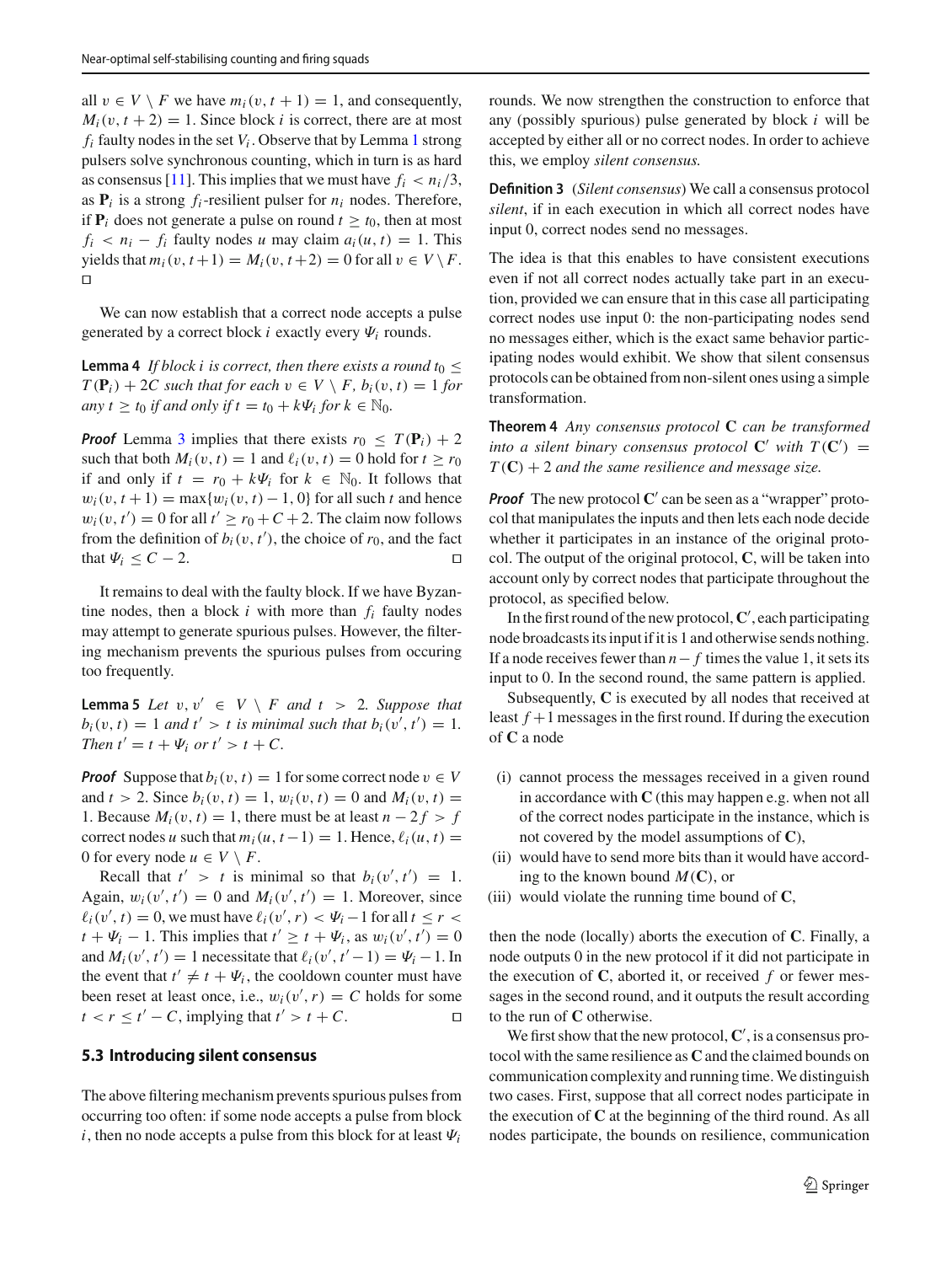complexity, and running time that apply to **C** hold in this execution, and no node will quit executing the protocol before termination. To establish agreement and validity, again we distinguish two cases. If all nodes output the outcome of the execution of **C**, these properties follow right away since **C** satisfies them; here we use that although the initial two rounds might affect the inputs of nodes, a node will change its input to 0 only if there is at least one correct node with input 0. On the other hand, if some node outputs 0 because it received  $f$  or fewer messages in the second round of  $\mathbb{C}'$ , no node received more than  $2f < n - f$  messages in the second round. Consequently, all nodes executed **C** with input 0 and computed output 0 by the agreement property of **C**, implying agreement and validity of the new protocol.

The second case is that some correct node does not participate in the execution of **C**. Thus, it received at most *f* messages in the first round of  $\mathbb{C}'$ , implying that no node received more than  $2f < n - f$  messages in this round. Consequently, correct nodes set their input to 0 and will not transmit in the second round. While some nodes may execute **C**, all correct nodes will output 0 no matter how **C** behaves. Since nodes abort the execution of **C** if the bounds on communication or time complexity are about to be violated, the claimed bounds for the new protocol hold.

It remains to show that the new protocol is silent. Clearly, if all correct nodes have input 0, they will not transmit in the first two rounds. In particular, they will not receive more than *f* messages in the first round and not participate in the execution of **C**. Hence correct nodes do not send messages at all, as claimed. 

For example, plugging in the phase king protocol [\[3](#page-20-3)], we get the following corollary.

**Corollary 2** *For any*  $f \leq n/3$ *, there exists a deterministic f* -resilient silent binary consensus protocol **C** with  $T(C) \in$  $\Theta(f)$  and  $M(\mathbf{C}) \in O(1)$ .

#### <span id="page-13-1"></span>**5.4 Using silent consensus to prune spurious pulses**

As the filtering construction bounds the frequency at which spurious pulses may occur from above, we can make sure that at each time, only one consensus instance can be executed for each block. However, we need to further preprocess the inputs, in order to make sure that (i) all correct nodes participate in an instance or (ii) no participating correct node has input 1; here, output 1 means agreement on a pulse being triggered, while output 0 results in no action.

Recall that  $b_i(v, t) \in \{0, 1\}$  indicates whether v observed a (filtered) pulse of the strong pulser  $P_i$  in round *t*. Moreover, assume that **C** is a silent consensus protocol running in *T*(**C**) rounds. We use two copies  $C_i$ , where  $i \in \{0, 1\}$ , of the consensus routine **C**. We require that  $\Psi_i \geq T(\mathbb{C}),$ which guarantees by Lemma [5](#page-12-0) that (after stabilisation) every instance of **C** has sufficient time to complete. Adding one more level of voting to clean up the inputs, we arrive at the following routine.

## **5.4.1 The pruning algorithm**

Besides the local variables of  $C_i$ , the algorithm will use the following variables for each  $v \in V$  and round  $t \in \mathbb{N}$ :

- *yi*(v, *t*) ∈ {0, 1} denotes the output value of consensus routine  $C_i$ ,
- *ri*(v, *t*) ∈ {1,..., *T* (**C**)} ∪ {⊥} is a (local) round counter for controlling  $C_i$ , and
- $-B_i(v, t) \in \{0, 1\}$  is the output of block *i*.

Now each node v executes the following on round *t*:

- 1. Broadcast the value  $b_i(v, t)$ .
- 2. If  $b_i(v, w, t-1) = 1$  for at least  $n 2f$  nodes  $w \in V$ , then reset  $r_i(v, t) = 1$ .
- 3. If  $r_i(v, t) = 1$ , then
	- (a) start a new instance of  $C_i$ , that is, re-initialise the variables of **C***<sup>i</sup>* correctly,
	- (b) use input 1 if  $b_i(v, w, t 1) = 1$  for at least  $n f$ nodes  $w \in V$  and 0 otherwise.
- 4. If  $r_i(v, t) = T(\mathbb{C})$ , then
	- (a) execute round  $T(\mathbf{C})$  of  $\mathbf{C}_i$ ,
	- (b) set  $r_i(v, t + 1) = \perp$ ,
	- (c) set  $B_i(v, t + 1) = y_i(v, t)$ , where  $y_i(v, t) \in \{0, 1\}$ is the output variable of  $C_i$ .

Otherwise, set  $B_i(v, t + 1) = 0$ .

- 5. If  $r_i(v, t) \notin \{T(\mathbf{C}), \perp\}$ , then
	- (a) execute round  $r_i(v, t)$  of  $C_i$ , and
	- (b) set  $r_i(v, t + 1) = r_i(v, t) + 1$ .

#### **5.4.2 Analysis**

Besides the communication used for computing the values  $b_i(\cdot)$ , the above algorithm uses messages of size  $M(\mathbb{C}) + 1$ , as  $M(C)$  bits are used when executing  $C_i$  and one bit is used to communicate the value of  $b_i(v, t)$ .

We say that  $v \in V \setminus F$  executes the round  $r \in$  $\{1, \ldots, T(\mathbf{C})\}$  of  $\mathbf{C}_i$  in round *t* iff  $r_i(v, t) = r$ . By Lemma [5,](#page-12-0) in rounds  $t > T(\mathbf{C}) + 2$ , there is always at most one instance of  $C_i$  being executed, and if so, consistently.

<span id="page-13-0"></span>**Corollary 3** *Suppose that*  $v \in V \setminus F$  *executes round* 1 *of*  $C_i$  *in some round t* >  $T(C)$  + 2*. Then there is a subset*  $U \subseteq V \setminus F$ *such that each*  $u \in U$  *executes round*  $r \in \{1, \ldots, T(\mathbb{C})\}$  *of*  $C_i$  *in round t* + *r* − 1 *and no u* ∈ *V*  $\setminus$  (*F* ∪ *U*) *executes any round of*  $C_i$  *in round t* + *r* − 1*.*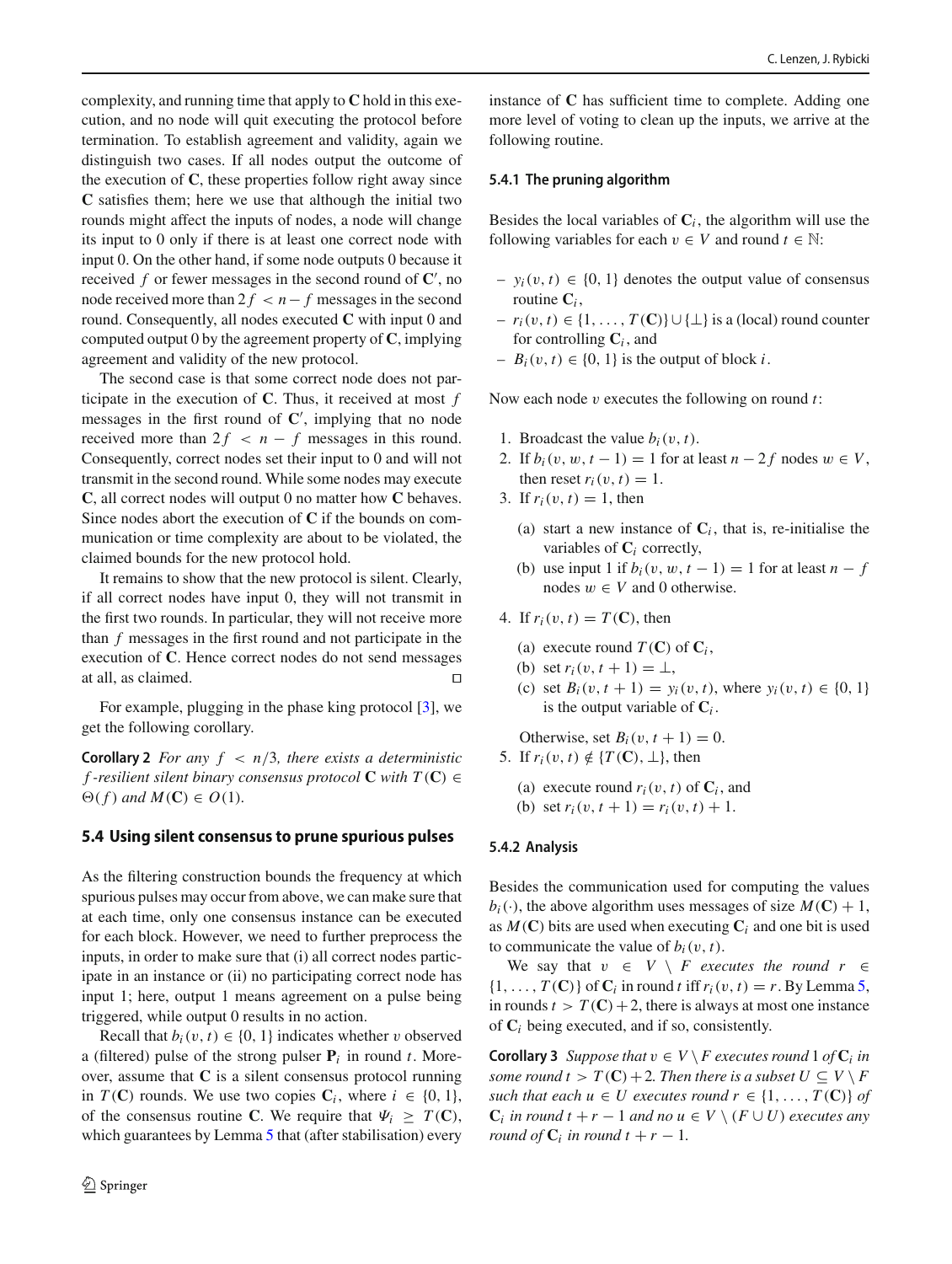Exploiting silence of  $C_i$  and the choice of inputs, we can ensure that the case  $U \neq V \setminus F$  causes no trouble.

**Lemma 6** *Let t* >  $T(C)+2$  *and U be as in Corollary* [3.](#page-13-0) *Then*  $U = V \setminus F$  *or each*  $u \in U$  *has input* 0 *for the respective instance of*  $C_i$ *.* 

*Proof* Suppose that  $u \in U$  starts an instance with input 1 in round  $t' \in \{t - T(\mathbf{C}) - 1, \ldots, t\}$ . Then  $b_i(w, t' - 1) = 1$ for at least  $n - 2f$  nodes  $w \in V \setminus F$ , since *u* received  $b_i(u, w, t' - 1) = 1$  from  $n - f$  nodes  $w \in V$ . Thus, each  $v \in V \setminus F$  received  $b_i(v, w, t' - 1) = 1$  from at least  $n - 2j$ nodes w and sets  $r_i(v, t') = 1$ , i.e.,  $U = V \setminus F$ . The lemma now follows from Corollary [3.](#page-13-0)  $\Box$ 

Recall that if all nodes executing  $C_i$  have input 0, nonparticipating correct nodes behave exactly as if they executed  $C_i$  as well, i.e., they send no messages. Hence, if  $U \neq V \setminus F$ , all nodes executing the algorithm will compute output 0. Therefore, Corollary [3,](#page-13-0) Lemma [5,](#page-12-0) and Lemma [6](#page-14-0) imply the following corollary.

<span id="page-14-2"></span>**Corollary 4** *In rounds t* >  $T$  (**C**) + 2 *it holds that*  $B_i(v, t)$  =  $B_i(w, t)$  *for all*  $v, w \in V \setminus F$  *and*  $i \in \{0, 1\}$ *. Furthermore, if*  $B_i(v, t) = 1$  *for*  $v \in V \setminus F$  *and*  $t > T(\mathbb{C}) + 2$ *, then the minimal*  $t' > t$  *so that*  $B_i(v, t') = 1$  *(if it exists) satisfies*  $e$ *i*ther  $t' = t + \Psi_i$  or  $t' > t + C = t + \max{\Psi_0, \Psi_1} + \Phi + 2$ .

<span id="page-14-1"></span>Finally, we observe that our approach does not filter out pulses from correct blocks.

**Lemma 7** If block *i* is correct, there is a round  $t_0 \leq T(\mathbf{P}_i)$  +  $2C + T(C) + 1$  *so that for any*  $t \ge t_0$ *,*  $B_i(v, t) = 1$  *if and only if*  $t = t_0 + k\Psi_i$  *for some*  $k \in \mathbb{N}_0$ *.* 

*Proof* Lemma [4](#page-12-1) states the same for the variables  $b_i(v, t)$  and a round  $t'_0 \leq T(\mathbf{P}_i) + 2C$ . If  $b_i(v, t) = 1$  for all  $v \in V \setminus F$  and some round *t*, all correct nodes start executing an instance of  $C_i$  with input 1 in round  $t+1$ . As, by Corollary [3,](#page-13-0) this instance executes correctly and, by validity of  $C_i$ , outputs 1 in round  $t + T(\mathbf{C})$ , all correct nodes satisfy  $B_i(v, t + T(\mathbf{C}) + 1) = 1$ . Similarly,  $B_i(v, t + T(\mathbf{C}) + 1) = 0$  for such v and any  $t \geq t'_0$ with  $b_i(v, t) = 0$ .  $\Box$ 

#### <span id="page-14-4"></span>**5.5 Obtaining the weak pulser**

Finally, we define the output variable of our weak pulser as

$$
B(v, t) = \max\{B_0(v, t), B_1(v, t)\}.
$$

As we have eliminated the possibility that  $B_i(v, t) \neq$ *B<sub>i</sub>*(*w*, *t*) for *v*,  $w \in V \setminus F$  and  $t > T(\mathbb{C}) + 2$ , Property W1 holds. Since there is at least one correct block *i* by Lemma [2,](#page-11-2) Lemma [7](#page-14-1) shows that there will be good pulses (satisfying Properties W2 and W3) regularly, unless block 1 − *i* interferes by generating pulses violating Property W3 (i.e., in too

<span id="page-14-0"></span>short order after a pulse generated by block *i*). Here the filtering mechanism comes to the rescue: as we made sure that pulses are either generated at the chosen frequency  $\Psi_i$  or a long period of *C* rounds of generating no pulse is enforced (Corollary [4\)](#page-14-2), it is sufficient to choose  $\Psi_0$  and  $\Psi_1$  as coprime multiples of  $\Phi$ .

Accordingly, we pick  $\Psi_0 = 2\Phi$  and  $\Psi_1 = 3\Phi$  and observe that this results in a good pulse within  $O(\Phi)$  rounds after the *Bi* stabilised.

<span id="page-14-3"></span>**Lemma 8** *In the construction described in the previous two subsections, choose*  $\Psi_0 = 2\Phi$  *and*  $\Psi_1 = 3\Phi$  *for any*  $\Phi \geq$ *T* (**C**)*. Then B*(v, *t*)*is the output variable of a weak* Φ*-pulser with stabilisation time* max ${T(\mathbf{P}_0), T(\mathbf{P}_1)} + O(\Phi)$ .

*Proof* We have that  $C = \max{\Psi_0, \Psi_1} + \Phi + 2 \in O(\Phi)$ . By the above observations, there is a round

*t* ∈ max{*T* ( $P_0$ ), *T* ( $P_1$ )} + *T* (**C**) + *O*( $\Phi$ )  $\subseteq$  max $\{T(\mathbf{P}_0), T(\mathbf{P}_1)\} + O(\Phi)$ 

satisfying the following four properties. For either block  $i \in$ {0, 1}, we have by Corollary [4](#page-14-2) that

1.  $B_i(v, t') = B_i(w, t')$  and  $B(v, t') = B(w, t')$  for any  $v, w \in V \setminus F$  and  $t' \geq t$ .

Moreover, for a correct block *i* and for all  $v \in V \setminus F$  we have from Lemma [7](#page-14-1) that

- 2.  $B_i(v, t) = B_i(v, t + \Psi_i) = 1$ ,
- 3.  $B_i(v, t') = 0$  for all  $t' \in \{t + 1, \ldots, t + \Phi 1\} \cup \{t + \Phi\}$  $\Psi_i + 1, \ldots, t + \Psi_i + \Phi - 1$

and for a (possibly faulty) block  $1 - i$  we have from Corollary [4](#page-14-2) that

4. if  $B_{1-i}(v, t') = 1$  for some  $v \in V \setminus F$  and  $t' \in \{t +$  $1, \ldots, t + \Psi_i + \Phi - 1$ , then  $B_{1-i}(u, t'') = 0$  for all  $u \in V \setminus F$  and  $t'' \in \{t' + 1, \ldots, t' + C\}$  that do not satisfy  $t'' = t' + k\Psi_{1-i}$  for some  $k \in \mathbb{N}_0$ .

Now it remains to argue that a good pulse is generated. Suppose that *i* is a correct block given by Lemma [2.](#page-11-2) By the first property, it suffices to show that a good pulse occurs in round *t* or in round  $t + \Psi_i$ . From the second property, we get for all  $v \in V \backslash F$  that  $B(v, t) = 1$  and  $B(v, t + \Psi_i) = 1$ . If the pulse in round *t* is good, the claim holds. Hence, assume that there is a round  $t' \in \{t+1, \ldots, t + \Psi_i - 1\}$  in which another pulse occurs, that is,  $B(v, t') = 1$  for some  $v \in V \setminus F$ . This entails that  $B_{1-i}(v, t') = 1$  by the third property. We claim that in this case the pulse in round  $t + \Psi_i$  is good. To show this, we exploit the fourth property. Recall that  $C > \Psi_i + \Phi$ , i.e.,  $t' + C > t + \Psi_i + \Phi$ . We distinguish two cases: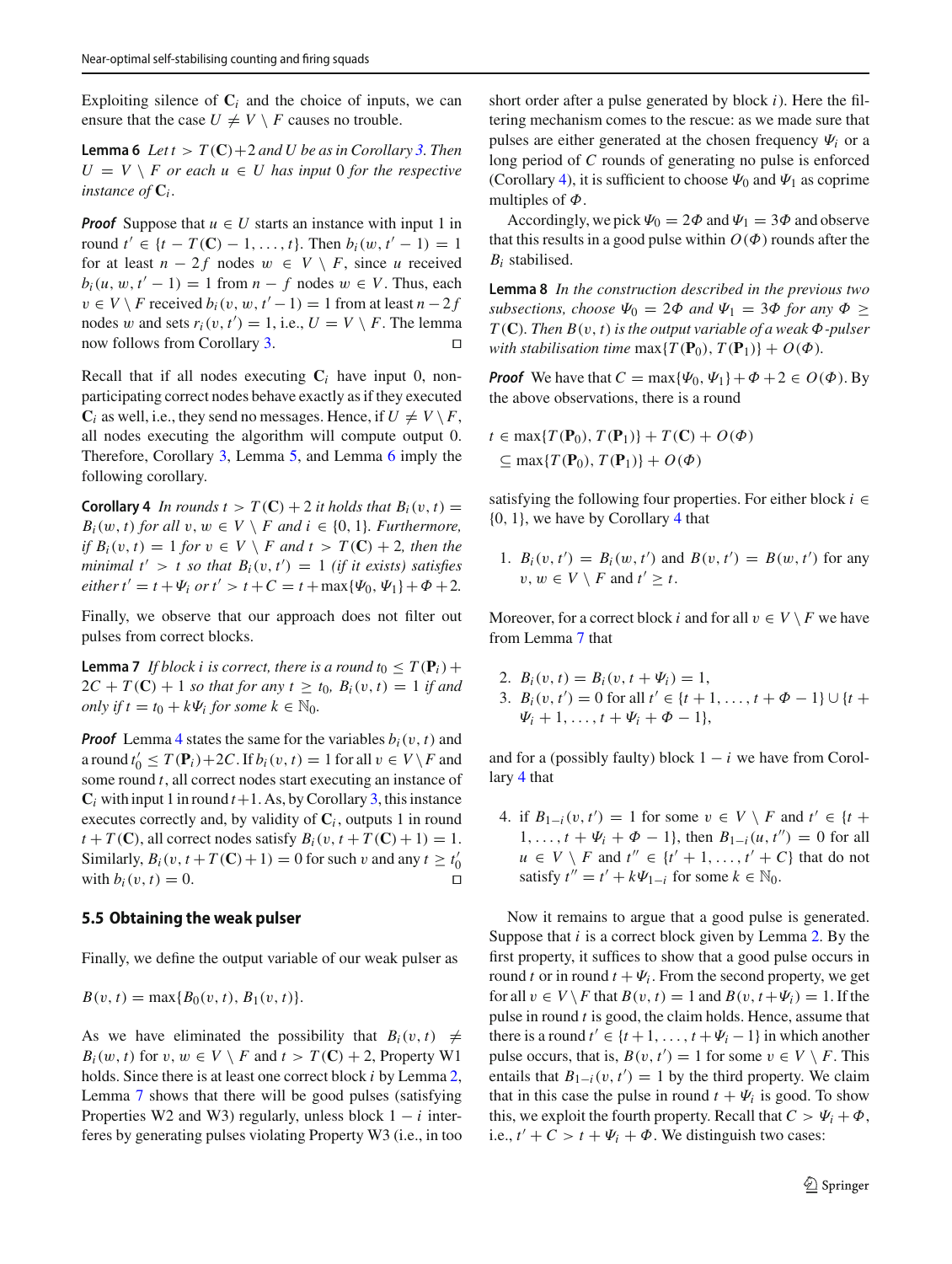- $-$  In the case *i* = 0, we have that  $t' + Ψ_{1-i} = t' + 3Φ =$  $t' + \Psi_0 + \Psi > t + \Psi_0 + \Phi$ , that is, the pulse in round  $t + \Psi_0 = t + \Psi_i$  is good.
- $-$  In the case *i* = 1, we have that  $t' + Ψ_{1-i} = t' + 2Φ$  <  $t+3\Phi = t+\Psi_1$  and  $t'+2\Psi_{1-i} = t'+4\Phi = t'+\Psi_1+\Phi >$  $t + \Psi_1 + \Phi$ , that is, the pulse in round  $t + \Psi_1 = t + \Psi_i$ is good.

In either case, a good pulse occurs by round

$$
t + \max{\{\Psi_0, \Psi_1\}} \in \max{\{T(\mathbf{P}_0), T(\mathbf{P}_1)\} + O(\Phi)}.
$$

 $\Box$ 

<span id="page-15-1"></span>From the above lemma and the constructions discussed in this section, we get the following theorem.

**Theorem 5** *Let*  $n = n_0 + n_1$  *and*  $f = f_0 + f_1 + 1$ *, where*  $n >$ 3 *f . Suppose that* **C** *is an f -resilient consensus algorithm on n* nodes and let  $\Phi \geq T(\mathbb{C}) + 2$ . If there exist  $f_i$ -resilient *strong*  $\Psi_i$ -pulser algorithms on  $n_i$  nodes, where  $\Psi_0 = 2\Phi$  $\alpha$ *and*  $\Psi_1 = 3\Phi$ , then there exists an f-resilient weak  $\Phi$ -pulser **W** *on n nodes that satisfies*

$$
- T(W) \in \max\{T(P_0), T(P_1)\} + O(\Phi),
$$
  

$$
- M(W) \in \max\{M(P_0), M(P_1)\} + O(M(C)).
$$

*Proof* By Theorem [4,](#page-12-2) we can transform C into a silent consensus protocol  $\mathbb{C}'$ , at the cost of increasing its round complexity by 2. Using  $\mathbb{C}'$  in the construction, Lemma  $8$  shows that we obtain a weak  $\Phi$ -pulser with the stated stabilisation time, which by construction tolerates *f* faults. Concerning the message size, note that we run  $P_0$  and  $P_1$  on disjoint node sets. Apart from sending max ${M(\mathbf{P}_0), M(\mathbf{P}_1)}$  bits per round for its respective strong pulser, each node may send  $M(\mathbb{C})$ bits each to each other node for the two copies  $C_i$  of C it runs in parallel, plus a constant number of additional bits for the filtering construction including its outputs  $b_i(\cdot, \cdot)$ .  $\Box$ 

## <span id="page-15-0"></span>**6 Main results**

Finally, in this section we put the developed machinery to use. As our main result, we show how to recursively construct strong pulsers out of consensus algorithms.

<span id="page-15-2"></span>**Theorem 6** *Suppose that we are given a family of f -resilient deterministic consensus algorithms* **C**( *f* ) *running on any number n* > 3*f of nodes in*  $T(C(f))$  *rounds using*  $M(\mathbf{C}(f))$ -bit messages, where both  $T(\mathbf{C}(f))$  and  $M(\mathbf{C}(f))$ *are non-decreasing in f. Then, for any*  $\Psi \in \mathbb{N}$ ,  $f \in \mathbb{N}_0$ , and *n* > 3 *f , there exists a strong* Ψ*-pulser* **P** *on n nodes that stabilises in time*

$$
T(\mathbf{P}) \in (1 + o(1))\Psi + O\left(\sum_{j=0}^{\lceil \log f \rceil} T\left(\mathbf{C}\left(2^{j}\right)\right)\right)
$$

*and uses messages of size at most*

$$
M(\mathbf{P}) \in O\left(1 + \sum_{j=0}^{\lceil \log f \rceil} M\left(\mathbf{C}\left(2^{j}\right)\right)\right)
$$

*bits, where the sums are empty for*  $f = 0$ *.* 

*Proof* We show by induction on  $k$  that  $f$ -resilient strong  $\Psi$ pulsers  $P(f, \Psi)$  on  $n > 3 f$  nodes with the stated complexity exist for any  $f < 2^k$ , with the addition that the (bounds on) stabilisation time and message size of our pulsers are nondecreasing in *f*. We anchor the induction at  $k = 0$ , i.e.,  $f = 0$ , for which, trivially, a 0-resilient strong  $\Psi$ -pulser with  $n \in \mathbb{N}$  nodes is given by one node generating pulses locally and informing the other nodes when to do so. This requires 1-bit messages and stabilises in  $\Psi$  + 1 rounds.

Now assume that  $2^k \le f < 2^{k+1}$  for  $k \in \mathbb{N}_0$  and the claim holds for all  $0 \le f' < 2^k$ . Since  $2 \cdot (2^k - 1) + 1 = 2^{k+1} - 1$ , there are  $f_0$ ,  $f_1 < 2^k$  such that  $f = f_0 + f_1 + 1$ . Moreover, as  $n > 3f > 3f_0 + 3f_1$ , we can pick  $n_i > 3f_i$  for both  $i \in \{0, 1\}$  satisfying  $n = n_0 + n_1$ . Let  $P(f', \Psi')$  denote a strong  $\Psi'$ -pulser that exists by the induction hypothesis for  $f' < 2^k$ .

Choose  $\Phi \in O(\log \Psi) + T(\mathbb{C}(f))$  in accordance with Theorem [1](#page-6-3) for  $L = \Psi$ ; without loss of generality we may assume that the  $O(\log \Psi)$  term is at least 2, that is,  $\Phi \ge 2 + \Phi$ *T* (**C**(*f*)). We apply Theorem [5](#page-15-1) to **C**(*f*) and  $P_i = P(f_i, \Psi_i)$ , where  $\Psi_0 = 2\Phi$  and  $\Psi_1 = 3\Phi$ , to obtain a weak  $\Phi$ -pulser **W** with resilience *f* on *n* nodes and stabilisation time of

*T* (**W**) ∈ max{*T* (**P**<sub>0</sub>), *T* (**P**<sub>1</sub>)} + *O*( $\Phi$ ),

and message size of

*M*(**W**) ∈ max{*M*(**P**<sub>0</sub>), *M*(**P**<sub>1</sub>)} + *O*(*M*(**C**(*f*))).

Next, we apply Theorem [1](#page-6-3) to  $C(f)$  to obtain an  $f$ -resilient  $\Psi$ -value consensus protocol  $\mathbb{C}'$  that uses messages of size  $M(\mathbf{C}(f))$  bits and runs in  $T(\mathbf{C}') \leq \Phi$  rounds. We feed the weak pulser **W** and the multivalued consensus protocol **C** into Corollary [1](#page-10-1) to obtain an *f* -resilient strong Ψ-pulser **P** that stabilises in

$$
T(\mathbf{P}) \le T(\mathbf{C}') + T(\mathbf{W}) + \Psi \le T(\mathbf{W}) + \Psi + \Phi
$$
  
\n
$$
\in \max\{T(\mathbf{P}_0), T(\mathbf{P}_1)\} + \Psi + O(\Phi)
$$

rounds and has message size bounded by

$$
M(\mathbf{P}) \le M(\mathbf{W}) + M(\mathbf{C}(f))
$$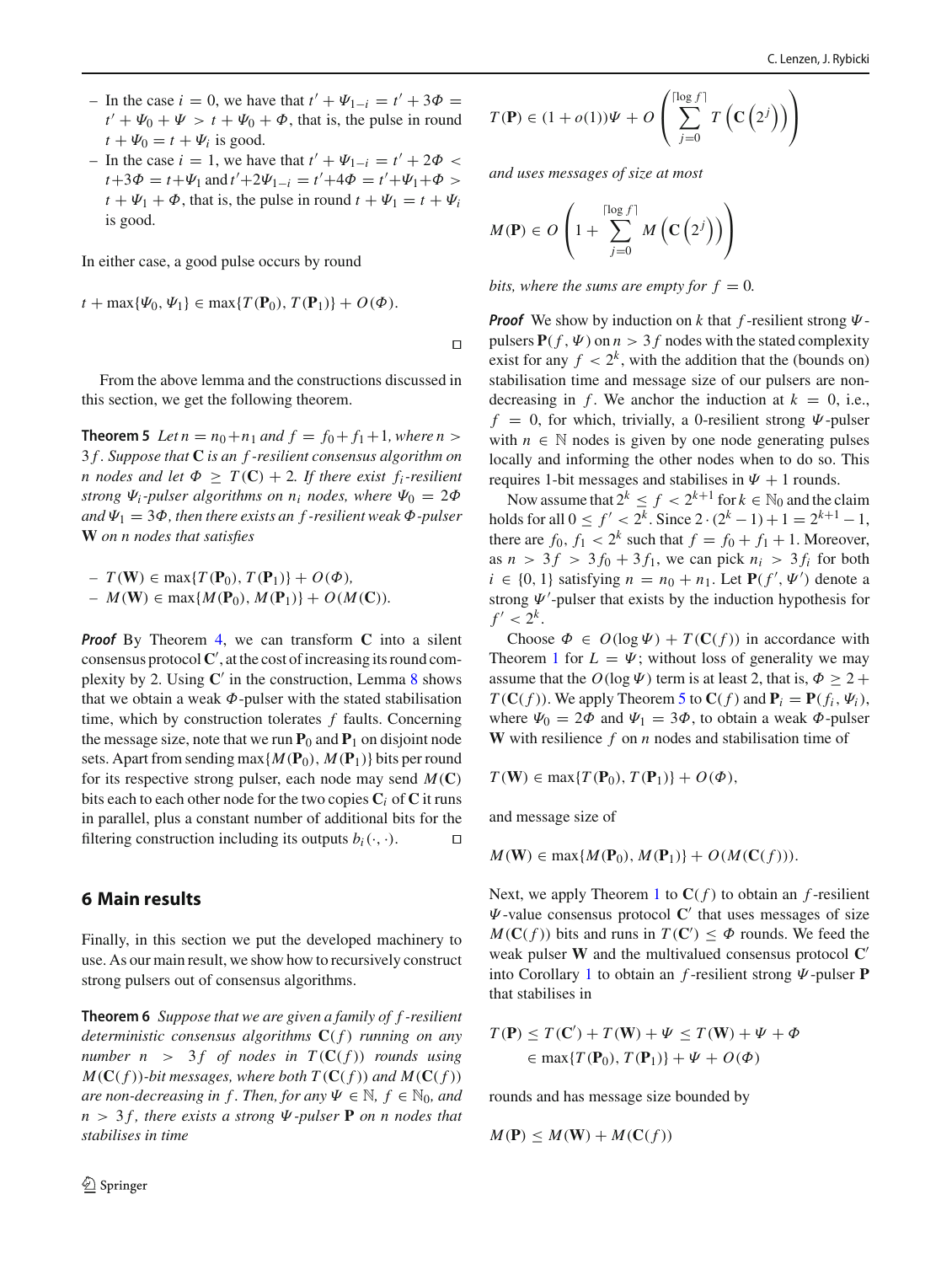$\in$  max $\{M(\mathbf{P}_0), M(\mathbf{P}_1)\} + O(M(\mathbf{C}(f))).$ 

Applying the bounds given by the induction hypothesis to **P**<sub>0</sub> and **P**<sub>1</sub>, the definitions of  $\Phi$ ,  $\Psi$ <sub>0</sub> and  $\Psi$ <sub>1</sub>, and the fact that both  $T(C(f))$  and  $M(C(f))$  are non-decreasing in f, we get that the stabilisation time satisfies

$$
T(\mathbf{P}) \in \max\{T(\mathbf{P}(f_0, \Psi_0)), T(\mathbf{P}(f_1, \Psi_1))\} + \Psi + O(\Phi)
$$
  
\n
$$
\subseteq (1 + o(1)) \cdot 3\Phi + O\left(\sum_{j=0}^{\lceil \log 2^k \rceil} T(\mathbf{C}(2^j))\right)
$$
  
\n
$$
+ \Psi + O(\Phi)
$$
  
\n
$$
\subseteq \Psi + O(\log \Psi) + O\left(\sum_{j=0}^{\lceil \log 2^k \rceil} T(\mathbf{C}(2^j))\right)
$$
  
\n
$$
+ O(T(\mathbf{C}(f)))
$$
  
\n
$$
\subseteq (1 + o(1))\Psi + O\left(\sum_{j=0}^{\lceil \log f \rceil} T(\mathbf{C}(2^j))\right),
$$

and message size is bounded by

$$
M(\mathbf{P}) \in \max\{M(\mathbf{P}(f_0, \Psi_0)), M(\mathbf{P}(f_1, \Psi_1))\}
$$
  
+  $O(M(\mathbf{C}(f)))$   

$$
\subseteq O\left(1 + \sum_{j=0}^{\lceil \log 2^k \rceil} M\left(\mathbf{C}\left(2^j\right)\right)\right) + O(M(\mathbf{C}(f)))
$$
  

$$
\subseteq O\left(1 + \sum_{j=0}^{\lceil \log f \rceil} M\left(\mathbf{C}\left(2^j\right)\right)\right).
$$

Because we bounded complexities using  $\max_i \{T(\mathbf{P}_i)\},\$  $max\{M(\mathbf{P}_i)\}, T(\mathbf{C}(f))$  and  $M(\mathbf{C}(f))$ , all of which are nondecreasing in *f* by assumption, we also maintain that the new bounds on stabilisation time and message size are nondecreasing in *f* . Thus, the induction step succeeds and the proof is complete.

Plugging in the phase king protocol [\[3](#page-20-3)], which has optimal resilience, running time  $O(f)$ , and constant message size, we can extract a strong pulser that is optimally resilient, has asymptotically optimal stabilisation time, and message size  $O(\log f)$ .

<span id="page-16-1"></span>**Corollary 5** *For any*  $\Psi$ ,  $f \in \mathbb{N}$  *and*  $n > 3f$ , *an*  $f$ *resilient strong* Ψ*-pulser on n nodes with stabilisation time*  $(1 + o(1))\Psi + O(f)$  *and message size*  $O(\log f)$  *exists.* 

We obtain efficient solutions to the firing squad and synchronous counting problems.

**Corollary 6** *For any*  $f \in \mathbb{N}$  *and*  $n > 3f$ *, an f-resilient firing squad on n nodes with stabilisation and response times of*  $O(f)$  *and message size*  $O(\log f)$  *exists.* 

*Proof* We use Corollary [5](#page-16-1) with  $\Psi \in O(f)$  being the running time of the phase king protocol [\[3\]](#page-20-3), followed by applying Theorem [2](#page-7-1) to the obtained pulser and the phase king protocol.  $\Box$ 

**Corollary 7** *For any C*,  $f \in \mathbb{N}$  *and n* > 3*f*, *an f*-resilient *C*-counter on n nodes with stabilisation time  $O(f + \log C)$ *and message size O*(log *f* ) *exists.*

*Proof* In the last step of the construction of Theorem [6,](#page-15-2) we do not use Corollary [1](#page-10-1) to extract a strong pulser, but directly obtain a counter using Theorem [3.](#page-9-0) This avoids the overhead of  $\Psi$  due to waiting for the next pulse. Recalling that the  $o(\Psi)$ term in the complexity comes from the  $O(\log \Psi)$  additive overhead in time of the multi-value consensus routine, the claim follows. 

We remark that one can strengthen the bound on the stabilisation time to  $O(f + (\log \Psi)/B)$  using messages of size *B*, by using larger messages in the reduction given by Theorem [1](#page-6-3) [\[25\]](#page-21-24). However, this affects the asymptotic stabilisation time only if  $\Psi$  is super-exponential in  $f$ .

## <span id="page-16-0"></span>**7 Randomised sublinear-time algorithms**

So far, we have confined our discussion to the deterministic setting. However, it is possible to adapt our framework to also utilise *randomised* consensus routines, which can break the linear-in- *f* time bound for consensus [\[20\]](#page-21-25) and attain better bit complexities than deterministic algorithms [\[23](#page-21-11)]. Indeed, Ben-Or et al. [\[2](#page-20-0)] have shown how to obtain randomised counting algorithms that stabilise in  $O(1)$  expected time given a shared coin. However, implementations of shared coins are expensive in terms of communication.

As an example, we use our framework to obtain communication-efficient *randomised* pulsers that stabilise in polylogarithmic time with polylogarithmic message size. Here, the stabilisation time has probabilistic guarantees, but once stabilisation is successful, then the correct behaviour deterministically persists.

#### **7.1 Randomised consensus algorithms**

Randomised consensus algorithms can give probabilistic guarantees on any of the termination, agreement, or validity conditions. Las Vegas algorithms have randomised running time (i.e. probabilistic guarantee on the termination condition) while having always (deterministically) correct output. In contrast, Monte Carlo algorithms have probabilistic guarantees on the correctness (i.e. validity and/or agreement) with a deterministic running time.

For our constructions, we need Monte Carlo algorithms that have a deterministic guarantee on the running time *and*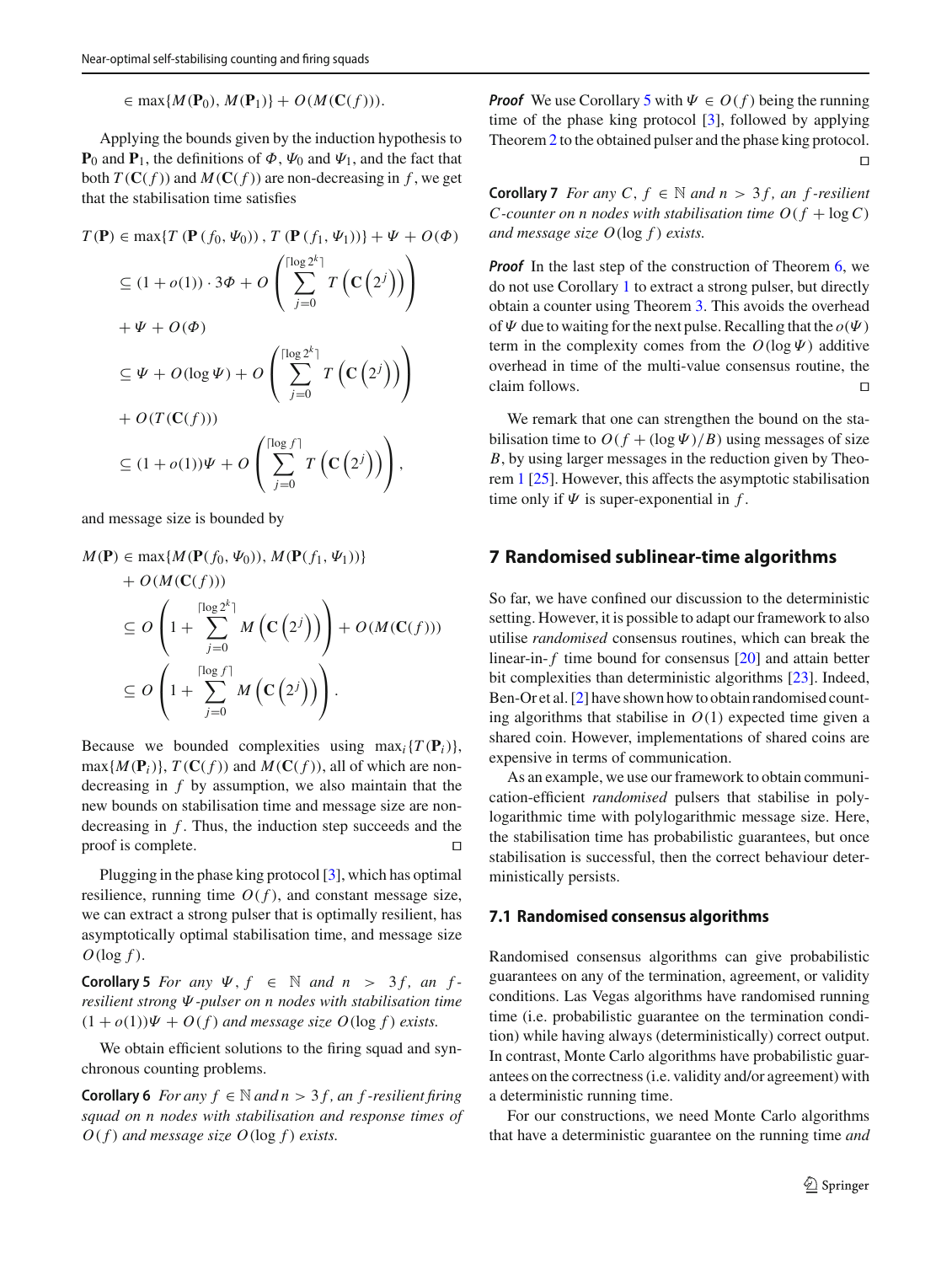the validity constraint, while having only a probabilistic guarantee on reaching agreement.

**Definition 4** (*Probabilistic consensus*) Let  $L > 1$  and  $p \in$ (0, 1). Suppose that each node  $v \in V$  receives an input value  $x(v) \in [L]$ . We say that an algorithm **C** is an *f*-resilient probabilistic consensus algorithm with agreement probability  $p \in [0, 1]$  if the following conditions hold when there are at most *f* faulty nodes:

- **PC1 Termination:** Each  $v \in V \setminus F$  decides on an output  $y(v) \in [L]$  by the end of round  $T(\mathbb{C})$ .
- PC2 **Agreement:** For any given input  $x(\cdot)$ , it holds that  $y(v) = y(w)$  for all  $v, w \in V \setminus F$  with probability at least *p*.
- PC3 Validity: If there exists  $x \in [L]$  such that for all  $v \in$ *V* \ *F* it holds that  $x(v) = x$ , then each  $v \in V \setminus F$ outputs the value  $y(v) = x$ .

Note that the validity condition PC3 ensures that agreement is deterministic if the inputs of correct nodes already agree.

For the sake of completeness, we show how to obtain a probabilistic consensus algorithm that satisfies deterministically conditions PC1 and PC3 from an algorithm that deterministically only satisfies PC1. This is done by devising a wrapper for **C**, which is essentially a variant of a phase king algorithm  $\lceil 3 \rceil$ , where the consensus algorithm **C** is used as a tie breaker instead of relying on a node that acts as a"king".

<span id="page-17-1"></span>**Lemma 9** *Let*  $f \le n/3$  *and* **C** *be an f-resilient consensus algorithm that deterministically terminates in T* (**C**) *rounds while satisfying validity and agreement conditions with probability at least p. Then there is a probabilistic consensus algorithm* **C**- *that deterministically terminates in*  $T(\mathbf{C})+O(1)$  *rounds, deterministically satisfies validity, and satisfies agreement with probability at least p. Moreover,*  $M(C') \in O(1) + M(C)$ .

*Proof* Let  $x(v) \in [L]$  be the input value of node v. Node v runs the following simulation wrapper for **C**:

- 1. Broadcast the input value  $x(v)$  to all nodes.
- 2. If  $x(v, w) = x(v)$  for at least  $n f$  nodes  $w \in V$ , then set  $z(v) = x(v)$ . Otherwise, set  $z(v) = \infty$ . Broadcast the value of  $z(v)$  to all nodes.
- 3. Define  $Z_a(v) = \{w \in V : z(v, w) = a\}$ . Let  $z'(v) =$  $\min\{a : |Z_a(v)| \ge f + 1\} \cup \{\infty\}$ . If  $z'(v) = z(v) \neq \infty$ and  $|Z_{z(v)}(v)| \ge n - f$ , set  $b(v) = 1$ . Otherwise, set  $b(v) = 0.$
- 4. Simulate **C** for *T* (**C**) rounds using the input value

$$
x'(v) = \begin{cases} z'(v) & \text{if } z'(v) \neq \infty, \\ 0 & \text{otherwise.} \end{cases}
$$

5. Once **C** terminates with output  $y'(v)$ , node v decides on the value

$$
y(v) = \begin{cases} z'(v) & \text{if } b(v) = 1, \\ y'(v) & \text{otherwise.} \end{cases}
$$

Steps 1–3 take 2 communication rounds and Step 4 takes *T* (**C**) communication rounds. The bound on the message size follows from the fact that the first three steps use constantsize messages and the simulation of **C** uses messages of size at most  $M(\mathbb{C})$ .

Condition PC1 is trivially satisfied, as the algorithm terminates in  $T(\mathbf{C}) + 2$  rounds. For validity (Condition PC3), observe that if  $x(v) = x(w)$  holds for all correct nodes  $v, w \in V \setminus F$ , then  $z(v) = z'(v) = x(v)$  holds. Thus, in Step 5 each correct *v* ignores the output of **C** and sets  $y(v) = x(v)$ . This implies that validity is deterministically satisfied.

It remains to show that agreement is satisfied with probability *p*. There are two cases. First, if  $b(v) = 0$  for all  $v \in V \setminus F$ , then in Step 5 each v uses the output of the simulated algorithm **C**, which by assumption reaches agreement with probability at least *p*. For the second case, suppose that for some correct  $v \in V \setminus F$  we have  $b(v) = 1$ . This means that  $v$  will still participate in the simulation of  $C$ , but will instead use the value  $y(v) = z'(v) \neq \infty$  as output in Step 5.

Note that if  $b(v) = 1$  for some correct node  $v \in V \setminus F$ , we have  $z'(v) = z'(w)$  for all  $v, w \in V \setminus F$ . To see why, let  $a = z'(v)$  and without loss of generality assume that  $n = 3f + 1$  and there are exactly f faulty nodes. Since  $b(v) = 1$ , we have that at least  $n-2f$  correct nodes  $w \in V \backslash F$ sent the value  $z'(v) = z(w) = a$  to v. In particular, these nodes must have received the value from  $n-2f > f$  correct nodes during Step 2. Now suppose that some node  $u \in V \setminus F$ has  $z'(u) = a' \neq a$ . Then there must have been  $n - 2f > f$ correct nodes that sent the value  $a'$  to  $u$  in Step 2. Thus, there are at least  $n - 2f$  correct nodes with  $z(\cdot) = a$  and at least  $n - 2f$  correct nodes with  $z(\cdot) = a'$ . This implies that there are in total  $2(n - 2f) + f > 3f + 2$  nodes, which is a contradiction.

Since all correct nodes  $w \in V \setminus F$  have  $z'(w) = a$ , every node uses the same input for **C** and the execution of **C** satisfies agreement and validity with probability at least *p*. Thus, in either case condition PC2 is satisfied. 

#### **7.2 Using probabilistic consensus**

We now extend the deterministic framework described earlier to work with probabilistic consensus routines. We say that an execution of probabilistic consensus routine **C** is *successful* if the output variables of all correct nodes agree.

<span id="page-17-0"></span>*Remark 1* Suppose that **C** is a probabilistic consensus routine with agreement probability  $p$ . Let  $X(\mathbb{C})$  be the random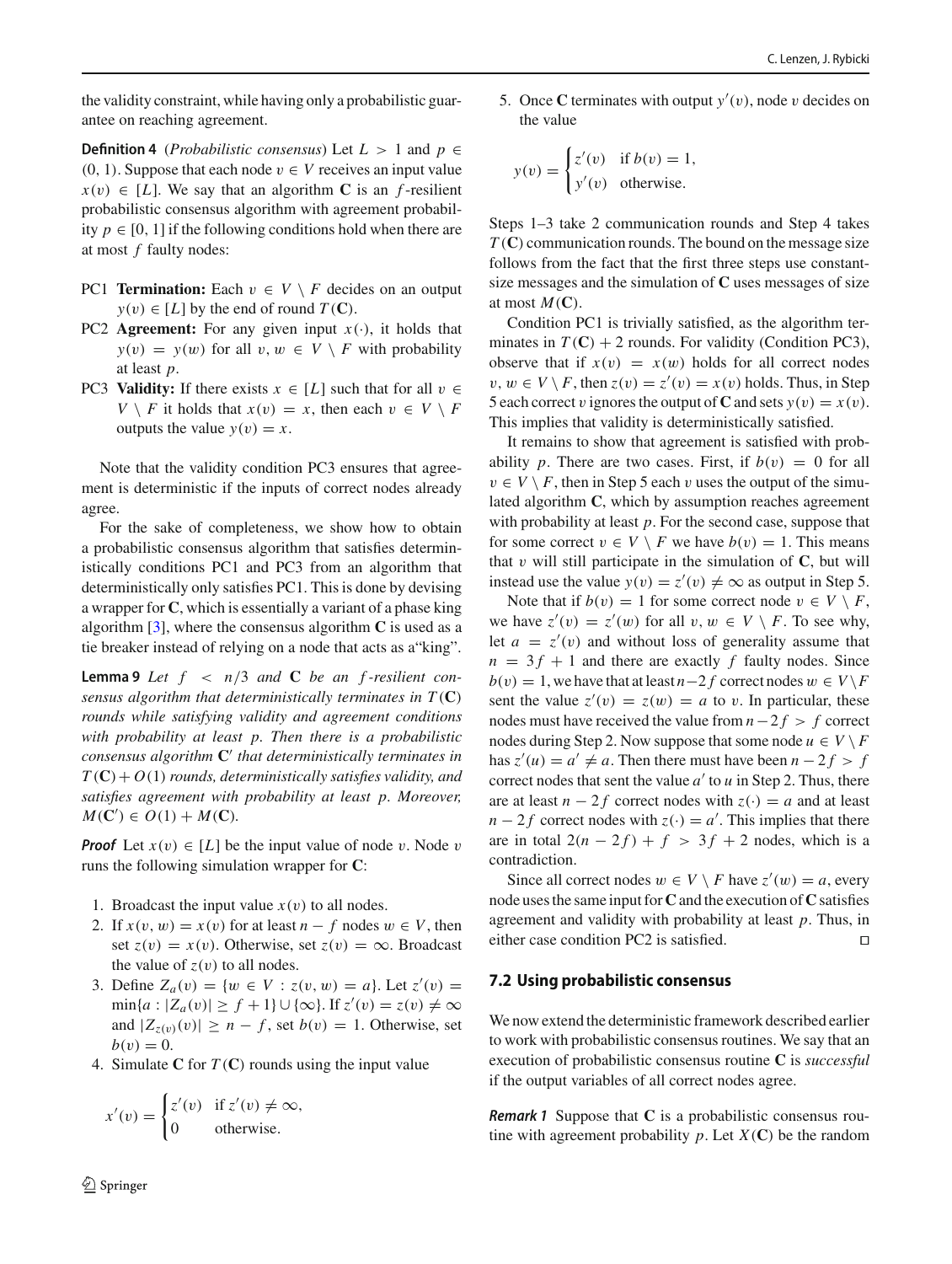variable denoting the number of trials until a sequence of *T* (**C**)-round executions of **C** yield a successful execution. Then  $X(\mathbb{C})$  is upper bounded by a geometric distribution, i.e., it holds that the expectated value of  $X(\mathbb{C})$  satisfies  $E[X(C)] \leq 1/p$ , regardless of the choice of inputs in each trial.

First, we show the randomised variant of Theorem [3.](#page-9-0) We can use the same strong pulser algorithm as in Sect. [4.2](#page-8-3) with a slightly modified analysis. From now on, for weak and strong pulsers, respectively, denote by  $E(\mathbf{W})$  and  $E(\mathbf{P})$ (upper bounds on) the *expected* stabilisation time that hold in any execution. Note that  $T(C)$  is not a random variable, as the consensus algorithms we consider have deterministic running time.

<span id="page-18-0"></span>**Theorem 7** (Probabilistic variant of Theorem [3\)](#page-9-0) *Given a probabilistic consensus routine with agreement probability p and a weak pulser* **W** *that stabilises in expected R*(**W**)*rounds, the strong pulser algorithm of Sect.* [4.2](#page-8-3) *implements a synchronous* Ψ*-counter that stabilises in at most*  $E(W)/p + T(C) + 1$  *rounds in expectation and uses messages of at most*  $M(W) + M(C)$  *bits.* 

*Proof* We need to adapt the analysis of Theorem [3](#page-9-0) to take into account the probabilistic guarantee on stabilisation. Let the random variable  $t_i$  be the round on which the *i*th good pulse of **W** is generated. As before, all correct nodes simulate **C** during the rounds  $t_i + 1, \ldots, t_i + T(C) + 1$ . If the simulation of **C** is successful, then the original analysis in Theorem [3](#page-9-0) holds as is. However, since **C** is a probabilistic consensus routine, the simulation of **C** starting in round  $t_i + 1$  may fail to satisfy agreement with probability at most  $1 - p$ .

By Remark [1,](#page-17-0) we get that the expected number of attempts until a successful execution of  $C$  is bounded by  $1/p$ ; counting only attempts where **C** is simulated correctly, this bound holds independently of the inputs to **C**. Note that once a simulation attempt of **C** results in a successful execution, then all subsequent attempts will also be successful, as validity will be trivially satisfied.

Accordingly the strong pulser algorithm stabilises by round  $t_X + T(C) + 1$ , where  $X = X(C)$  is the random variable counting the number of good pulses of the weak pulser and  $t_X$  denotes the round when the respective good pulse occurs, which is also a random variable. By the above considerations, we can bound the expected stabilisation time of the strong pulser by

$$
\begin{aligned} \mathbf{E}[t_X + T(\mathbf{C}) + 1] &= T(\mathbf{C}) + 1 + \mathbf{E}[t_X] \\ &= T(\mathbf{C}) + 1 + \sum_{x=1}^{\infty} \Pr[X = x] \cdot \sum_{t=1}^{\infty} \Pr[t_x = t \mid X = x] \cdot t_x \\ &\le T(\mathbf{C}) + 1 + \sum_{x=1}^{\infty} \Pr[X = x] \cdot x \cdot E(\mathbf{W}) \end{aligned}
$$

$$
= T(C) + 1 + E[X] \cdot E(W)
$$
  
\n
$$
\leq E(W)/p + T(C) + 1,
$$

where in the first and third step we used linearity of expectation. As before, the message size is bounded by  $M(\mathbf{W}) + M(\mathbf{C})$ .  $M(C)$ .

<span id="page-18-2"></span>Now Lemma [1](#page-6-2) together with Theorem [7](#page-18-0) implies the randomised variant of Corollary [1.](#page-10-1)

**Corollary 8** *Let*  $\Psi > 1$ *. Suppose that there exists an fresilient* Ψ*-value probabilistic consensus routine* **C** *with agreement probability p and a weak (possibly randomised)*  $\Phi$ *-pulser* **W***, where*  $\Phi > T(C)$ *. Then there exists a randomised f -resilient strong* Ψ*-pulser* **P** *that*

- *stabilises in expected*  $E(\mathbf{P}) \leq T(\mathbf{C}) + E(\mathbf{W})/p + \Psi$ *rounds, and*
- *uses messages of size at most*  $M(\mathbf{P}) \leq M(\mathbf{C}) + M(\mathbf{W})$ *bits.*

Next we need to analyse the construction of weak pulsers when utilising probabilistic consensus routines. Note that both weak and strong pulsers behave deterministically after stabilisation and only the stabilisation time is a random variable. Thus, Theorem [5](#page-15-1) is straightforward to adapt to the probabilistic setting. The key changes are in the analysis involving the use of the consensus routines in Sects. [5.4](#page-13-1) and [5.5.](#page-14-4)

<span id="page-18-1"></span>**Theorem 8** (Probabilistic variant of Theorem [5\)](#page-15-1) Let  $n =$  $n_0+n_1$  *and*  $f = f_0+f_1+1$ *, where*  $n > 3$  *f. Suppose that* **C** *is an f -resilient probablistic consensus algorithm with agreement probability*  $p \geq 1/2$  *<i>on n nodes and let*  $\Phi \geq T(\mathbb{C})+2$ *. If there exist fi-resilient strong* Ψ*i-pulser algorithms on ni nodes, where*  $\Psi_0 = 2\Phi$  *and*  $\Psi_1 = 3\Phi$ *, then there exists an f -resilient weak* Φ*-pulser* **W** *on n nodes that satisfies*

$$
- E(\mathbf{W}) \in \max\{E(\mathbf{P}_0), E(\mathbf{P}_1)\} + O(\Phi),
$$
  

$$
- M(\mathbf{W}) \in \max\{M(\mathbf{P}_0), M(\mathbf{P}_1)\} + O(M(\mathbf{C})).
$$

*Proof* First, note that we can also transform a probabilistic consensus protocol **C** into a silent probabilistic consensus protocol as before using Theorem [4.](#page-12-2) Since the strong pulsers **P***<sup>i</sup>* behave deterministically after stabilisation, Lemma [8](#page-14-3) can be applied as is with the difference that the  $E(\mathbf{P}_i)$  for  $i \in \{0, 1\}$  denote the (upper bounds on the) expected stabilisation times under the assumption that block *i* is correct. Moreover, the bound on the message size follows from the same arguments as in Theorem [5.](#page-15-1)

It remains to check that the recursive construction of Theorem [6](#page-15-2) also works in the probabilistic setting: once lower levels stabilise, they behave deterministically, and thus, we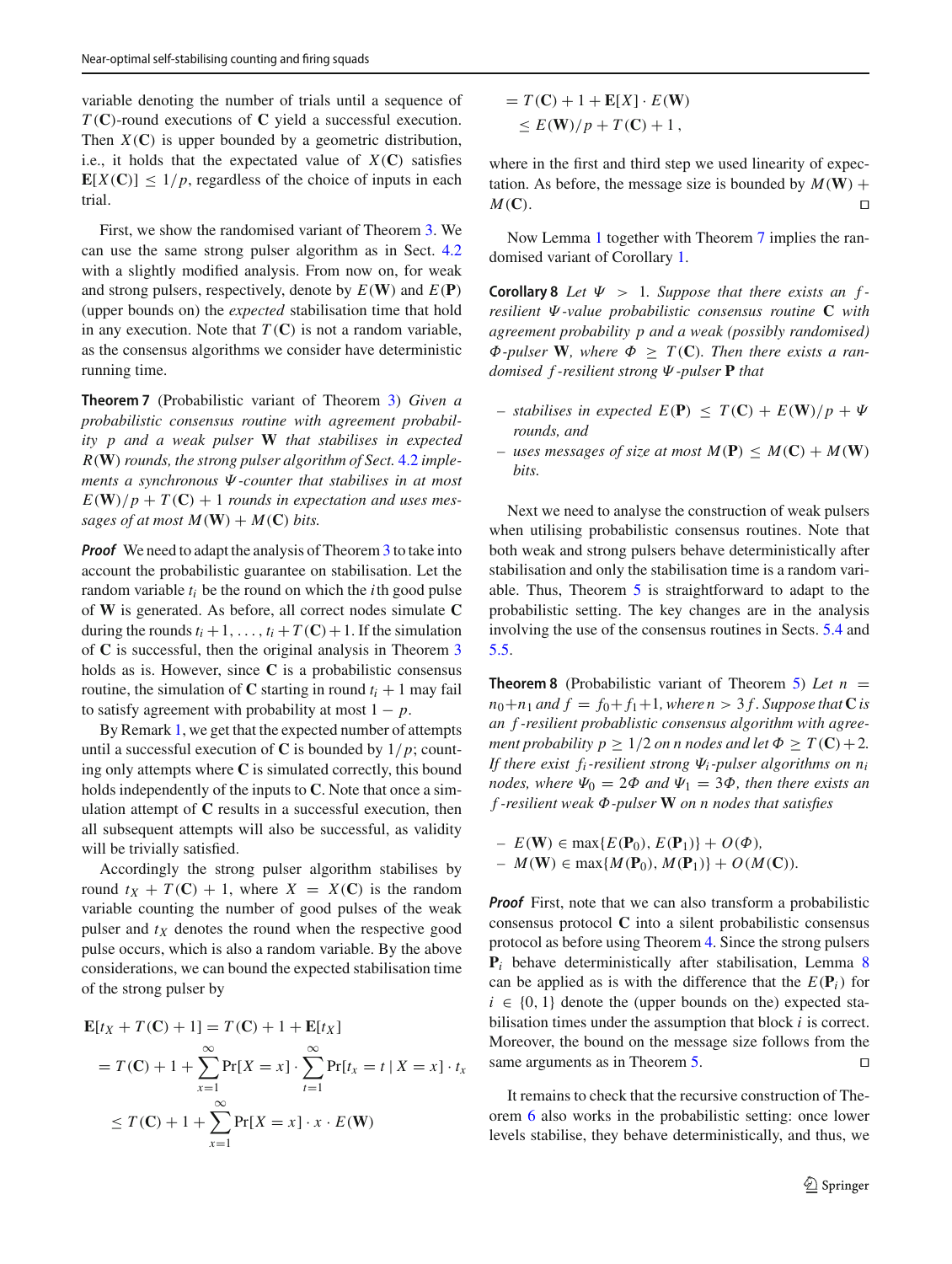<span id="page-19-0"></span>can simply repeat the analysis as before (using Theorem [8](#page-18-1) instead of Theorem [5\)](#page-15-1) and apply linearity of expectation in the inductive step.

**Theorem 9** *Suppose that we are given a family of f -resilient probabilistic consensus algorithms* **C**( *f* ) *with agreement probability*  $p \geq 1/2$  *<i>that run on any number n* > 3 *f of nodes in T* (**C**( *f* ))*rounds using M*(**C**( *f* ))*-bit messages, where both*  $T(C(f))$  *and*  $M(C(f))$  *are non-decreasing in f. Then, for any*  $\Psi \in \mathbb{N}$ ,  $f \in \mathbb{N}_0$ , and  $n > 3f$ , there exists a strong Ψ*-pulser* **P** *on n nodes that stabilises in expected time*

$$
E(\mathbf{P}) \in (1 + o(1))\Psi + O\left(\sum_{j=0}^{\lceil \log f \rceil} T\left(\mathbf{C}\left(2^{j}\right)\right)\right)
$$

*and uses messages of size at most*

$$
M(\mathbf{P}) \in O\left(1 + \sum_{j=0}^{\lceil \log f \rceil} M\left(\mathbf{C}\left(2^{j}\right)\right)\right)
$$

*bits, where the sums are empty for*  $f = 0$ *.* 

*Proof* We proceed by induction as in the original proof of Theorem [6.](#page-15-2) That is, we show that *f* -resilient randomised strong  $\Psi$ -pulsers  $P(f, \Psi)$  on  $n > 3f$  nodes exist for any  $f < 2<sup>k</sup>$  by induction on *k*. As the analysis on the message size is the same as in Theorem [6,](#page-15-2) we refrain from repeating it here and focus on the stabilisation time.

For the base case  $k = 0$ , we can recall that 0-resilient strong pulsers trivially exist. For the inductive step, we assume that  $2^k \leq f \leq 2^{k+1}$  for  $k \in \mathbb{N}_0$  and the claim holds for all  $0 \le f' < 2^k$ . As before, we can pick  $f_i < 2^k$ and  $n_i > 3f_i$  to satisfy  $n = n_0 + n_1$  and  $n > 3f$ . Let  ${\bf P}(f',\Psi')$  denote a strong randomised  $\Psi'$ -pulser that exists by the induction hypothesis for  $f' < 2^k$ .

Choose  $\Phi \in O(\log \Psi) + T(\mathbb{C}(f))$  in accordance with Theorem [1](#page-6-3) for  $L = \Psi$  and apply Theorem [8](#page-18-1) to  $C(f)$  and  $P_i = P(f_i, \Psi_i)$ , where  $\Psi_0 = 2\Phi$  and  $\Psi_1 = 3\Phi$ . This yields a randomised weak Φ-pulser **W** with resilience *f* on *n* nodes and an expected stabilisation time bounded by

 $E$ (**W**) ∈ max{ $E$ (**P**<sub>0</sub>),  $E$ (**P**<sub>1</sub>)} +  $O$ ( $\Phi$ ).

Applying Theorem [1](#page-6-3) to  $C(f)$  gives an *f*-resilient  $\Psi$ -value consensus protocol **C**<sup> $\prime$ </sup> that uses messages of size  $M(C(f))$ bits and runs deterministically in  $T(\mathbb{C}') \leq \Phi$  rounds (but may fail with probability *p*). Together with the randomised weak pulser **W** and the multivalued consensus protocol **C**', Corollary [8](#page-18-2) gives a randomised *f* -resilient strong Ψ-pulser **P** that stabilises in

$$
E(\mathbf{P}) \le T(\mathbf{C}') + E(\mathbf{W})/p + \Psi
$$

$$
\leq E(\mathbf{W})/p + \Psi + \Phi
$$
  
\n
$$
\in (\max\{E(\mathbf{P}_0), E(\mathbf{P}_1)\} + O(\Phi))/p + \Psi + \Phi
$$
  
\n
$$
\subseteq 2(E(\mathbf{P}_0) + E(\mathbf{P}_1)) + \Psi + O(\Phi)
$$

expected rounds, where the last step uses that  $p \geq 1/2$ .

Applying the bounds given by the induction hypothesis to **P**<sub>0</sub> and **P**<sub>1</sub>, the definitions of  $\Phi$ ,  $\Psi$ <sub>0</sub> and  $\Psi$ <sub>1</sub>, and the fact that  $T(C(f))$  is non-decreasing in *f*, we get that

$$
E(\mathbf{P}) \in (E(\mathbf{P}_0) + E(\mathbf{P}_1))/p + \Psi + O(\Phi)
$$
  
\n
$$
\subseteq (1 + o(1)) \cdot 6\Phi + O\left(\sum_{j=0}^{\lceil \log 2^k \rceil} T\left(\mathbf{C}\left(2^j\right)\right)\right)
$$
  
\n
$$
+ \Psi + O(\Phi)
$$
  
\n
$$
\subseteq \Psi + O(\log \Psi) + O\left(\sum_{j=0}^{\lceil \log 2^k \rceil} T\left(\mathbf{C}\left(2^j\right)\right)\right)
$$
  
\n
$$
+ O(T(\mathbf{C}(f)))
$$
  
\n
$$
\subseteq (1 + o(1))\Psi + O\left(\sum_{j=0}^{\lceil \log f \rceil} T\left(\mathbf{C}\left(2^j\right)\right)\right),
$$

which completes the inductive step.

# **7.3 Randomised pulsers, counting, and firing squads**

As a concrete example, we illustrate our framework with the randomised consensus algorithm by King and Saia [\[23\]](#page-21-11). The algorithm assumes that (1) the number of faults is restricted to  $f \leq n/(3 + \varepsilon)$  (for arbitrarily small constant  $\varepsilon > 0$ ) and (2) communication is via private channels, i.e., the behaviour of faulty nodes in round *t* is a function of all communication from correct nodes to faulty nodes in rounds  $t' \leq t$ .

<span id="page-19-2"></span>**Theorem 10** ([\[23\]](#page-21-11)) Let  $f \in \mathbb{N}$ ,  $\varepsilon > 0$  and  $c > 1$  be constants, *and n* >  $(3 + \varepsilon) f$ . Suppose that communication is via pri*vate channels. There exists a protocol* **C** *that with probability*  $p = 1 - 1/f<sup>c</sup>$  *solves consensus (i.e. satisfies agreement and validity), runs in* polylog *f rounds, and uses messages of size at most* polylog *f .*

We remark that the consensus algorithm from [\[23](#page-21-11)] actually limits the total number of bits sent by each node to  $O(\sqrt{n} \text{ polylog } n)$ , but in our recursive framework each node broadcasts  $\Omega(\log f)$  bits per round. By Lemma [9](#page-17-1) we can convert the above algorithm into a probabilistic consensus algorithm that can be used in our framework yielding the following corollary of Theorem [9.](#page-19-0)

<span id="page-19-1"></span>**Corollary 9** *Let*  $n > (3+\varepsilon)f$ ,  $f \in \mathbb{N}$  *and*  $\varepsilon > 0$  *be a constant and suppose communication is via private channels. Then for*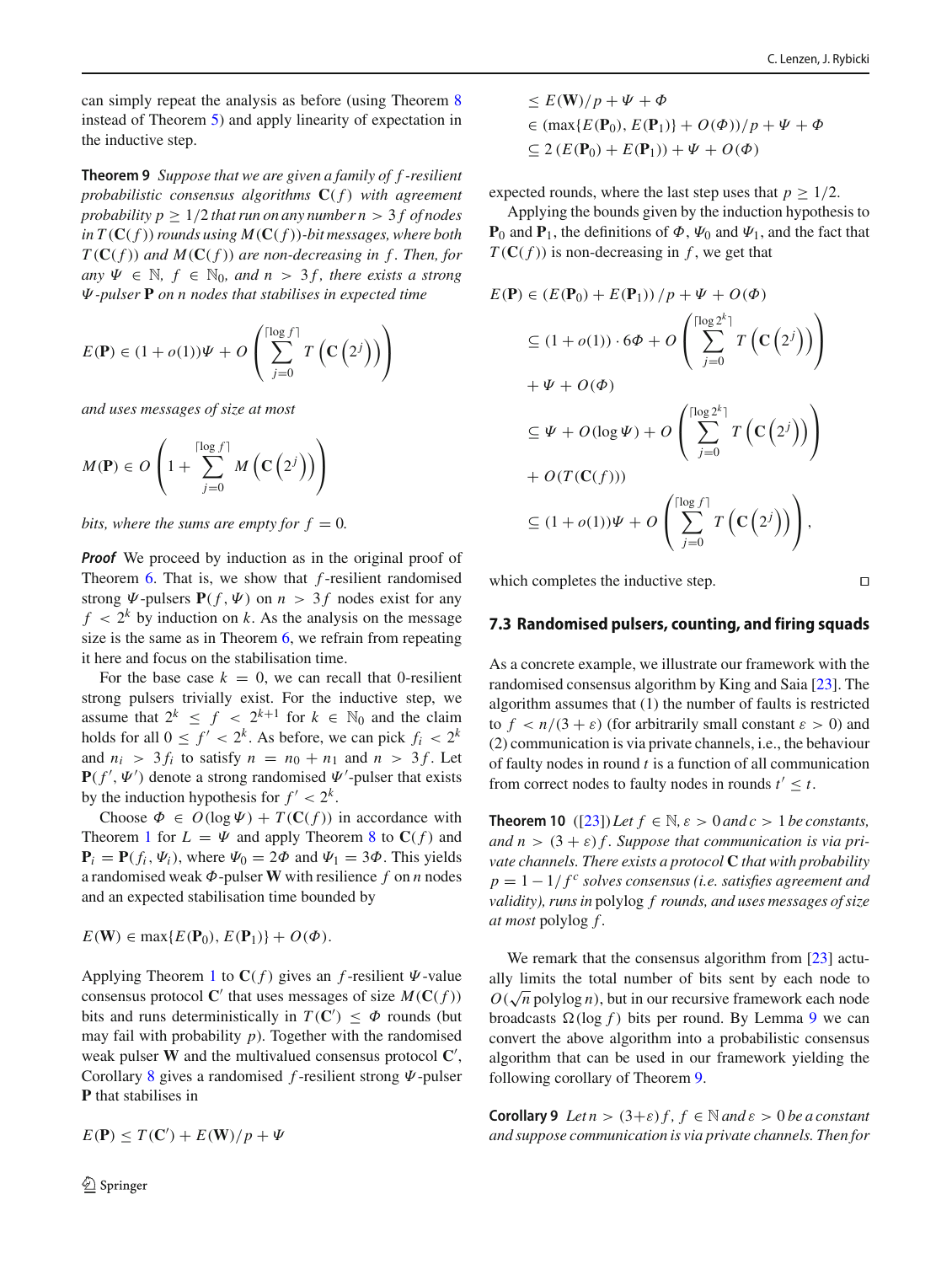$any \Psi \in \mathbb{N}$  *there exists a randomised f-resilient strong*  $\Psi$ *pulser that stabilises in*  $(1 + o(1))\Psi + \text{polylog } f$  *expected rounds and uses messages of size at most* polylog *f bits.*

As a corollary, we can obtain a randomised firing squad algorithm that *with high probability* works correctly.

**Corollary 10** *Let*  $n > (3 + \varepsilon)f$ ,  $f \in \mathbb{N}$  *and*  $\varepsilon > 0$  *be a constant and suppose communication is via private channels. Then for a randomised f -resilient firing that stabilises in* polylog *f expected rounds and, satisfies FS1–FS3 with high probability, has response time of* polylog *f rounds, and uses messages of size at most* polylog *f bits.*

*Proof* We use Corollary [9](#page-19-1) with  $\Psi \in \text{polylog } f$  being the running time of the probabilistic consensus algorithm **C** given by Theorem [10.](#page-19-2) This yields obtain a probabilistic strong pulser **P**. Then we can use Theorem [2](#page-7-1) with **P** and **C** to obtain a firing squad algorithm that satisfies agreement, safety, and liveness if an execution of **C** is successful, which happens with probability at least  $p = 1 - 1/f^c$  for any sufficiently large constant  $c$ large constant *c*. 

Finally, as before, we can obtain synchronous counting algorithms from strong pulsers.

**Corollary 11** *Let*  $n > (3 + \varepsilon)f$ ,  $f \in \mathbb{N}$  *and*  $\varepsilon > 0$  *be a constant and suppose communication is via private channels. For any*  $C \in \mathbb{N}$ , there exists a randomised f-resilient C*counter on n nodes with stabilisation time O*(polylog  $f$  + log*C*) *and message size* polylog *f bits.*

*Proof* The proof is similar to the deterministic version. In the last step of the construction of Theorem [9,](#page-19-0) we do not use Corollary [8](#page-18-2) to extract a strong pulser, but directly obtain a counter using Theorem [7.](#page-18-0) This avoids the overhead of  $\Psi$ due to waiting for the next pulse. Recalling that the  $o(\Psi)$ term in the complexity comes from the  $O(\log \Psi)$  additive overhead in time of the multi-value consensus routine, the claim follows.  $\Box$ 

## **8 Discussion**

In this work we have given a framework for transforming nonself-stabilising consensus algorithms into self-stabilising synchronous counting and firing squad algorithms. In particular, our work shows that the ability to tolerate transient faults *in addition* to permanent faults does not induce a large hit on the complexity of fault-tolerant distributed coordination.

Our framework is modular in the sense that one can easily use any consensus algorithm—even randomised ones—with the framework. Moreover, one of the key features of our construction is that the resilience of the underlying consensus routine essentially dictates what kind of—and how many—permanent faults our self-stabilising counting and firing squad algorithms tolerate.

Here, we have restricted our attention to Byzantine faults, which is the most extreme form of faulty behavior, but the same ideas can be used to deal with other types of (more benign) permanently faulty behavior. For example, in the case of consensus, it is possible to tolerate any number of  $f < n$ crash faults or  $f < n/2$  omission faults. Our approach can also be applied to this setting with relatively minor modifications [\[26](#page-21-26)].

We conclude by highlighting a few open problems that still remain:

- The complexities of our algorithms depend on the maximum bound *f* on the number of permanent faults. Is it possible to obtain Byzantine-tolerant algorithms, where the stabilisation time depends on the *actual number*  $t \leq f$  of faulty nodes?
- Can either synchronous counting or self-stabilising firing squads be deterministically solved using  $o(\log f)$ -bit messages under Byzantine faults or by communicating  $o(f^2 \log f)$  bits overall?

**Acknowledgements** Open access funding provided by Institute of Science and Technology (IST Austria). We are grateful to Danny Dolev for inspiring discussions and valuable comments, especially concerning silent consensus.We thank the anonymous reviewers for their comments and helpful suggestions. Part of this work was done when JR was affiliated with the University of Helsinki and Aalto University.

**Open Access** This article is distributed under the terms of the Creative Commons Attribution 4.0 International License [\(http://creativecomm](http://creativecommons.org/licenses/by/4.0/) [ons.org/licenses/by/4.0/\)](http://creativecommons.org/licenses/by/4.0/), which permits unrestricted use, distribution, and reproduction in any medium, provided you give appropriate credit to the original author(s) and the source, provide a link to the Creative Commons license, and indicate if changes were made.

## **References**

- <span id="page-20-1"></span>1. Angluin, D., Fischer, M.J., Jiang, H.: Stabilizing consensus in mobile networks. In: Proceedings of 2nd IEEE international conference on distributed computing in sensor systems, vol. 4026 LNCS, pp. 37–50 (2006). [https://doi.org/10.1007/11776178\\_3](https://doi.org/10.1007/11776178_3)
- <span id="page-20-0"></span>2. Ben-Or, M., Dolev, D., Hoch, E.N.: Fast self-stabilizing Byzantine tolerant digital clock synchronization. In: Proceedings of 27th annual ACM symposium on principles of distributed computing (PODC 2008), pp. 385–394. ACM Press (2008). [https://doi.org/](https://doi.org/10.1145/1400751.1400802) [10.1145/1400751.1400802](https://doi.org/10.1145/1400751.1400802)
- <span id="page-20-3"></span>3. Berman, P., Garay, J.A., Perry, K.J.: Towards optimal distributed consensus. In: Proceedings of 30th annual symposium on foundations of computer science (FOCS 1989), pp. 410–415. IEEE (1989). <https://doi.org/10.1109/SFCS.1989.63511>
- <span id="page-20-2"></span>4. Bloem, R., Braud-Santoni, N., Jacobs, S.: Synthesis of selfstabilising and Byzantine-resilient distributed systems. In: Proceedings of 28th international conference on computer aided